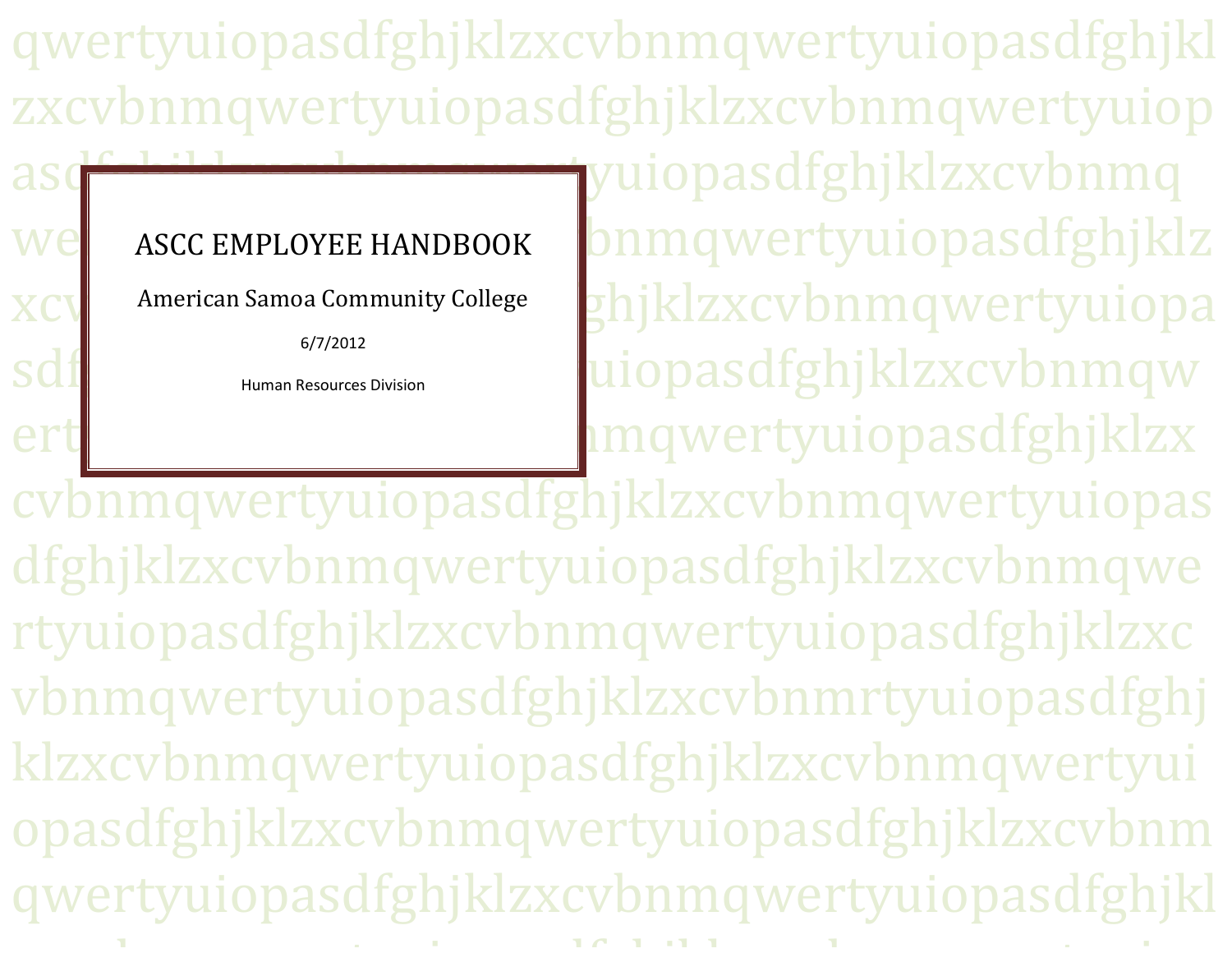#### **INTRODUCTION**

 This Employee Handbook is to provide a general overview of employment policies and procedures. It will serve as a convenient source of reference as questions and/or problems arise concerning general work regulations and benefit programs. However, because changes take place continually in our College, the handbook may not be completely up-todate. Employees will be informed of changes through their supervisor, the website (amsamoa.edu), and/or periodic revisions of the handbook as they occur. Supervisors and Human Resources staff is ready to answer specific questions and provide additional information not covered in this handbook.

This Handbook is not meant to be all-inclusive. It is provided as a set of guidelines. After you have consulted the appropriate section of the Employee Handbook, should you still have questions, please ask your supervisor or contact the Human Resources Division.

> Sereima S. Asifoa Director of Human Resources Phone: 699-9155, ext. 404/405/335/477

# **MISSION AND VISION STATEMENTS**

 Vision – The Board of Higher Education envisions the American Samoa Community College as the only U.S. accredited education institution of higher learning in American Samoa and the South Pacific region providing quality courses, programs, and services for its students, enabling them to meet the challenges of the 21<sup>st</sup> century. The College will adequately prepare its students who may wish to matriculate to colleges and universities off-island, join the work force, or pursue any endeavor of choice.

 Mission – The mission of the American Samoa Community College is to foster successful student learning by providing educational programs and services of high quality that will enable students to achieve their educational goals and to contribute to the social, cultural, political, economic, technological, and environmental well-being of American Samoa.

To fulfill this mission, the College, as a United States accredited, open admissions, Land Grant institution, provides access to associate degree and certificate programs of study. These programs prepare students, including those who are educationally underserved, challenged, or non-traditional for:

- •transfer to institutions of higher learning;
- •successful entry into the workforce;
- •research and extension in human and natural resources; and
- •awareness of Samoa and the Pacific.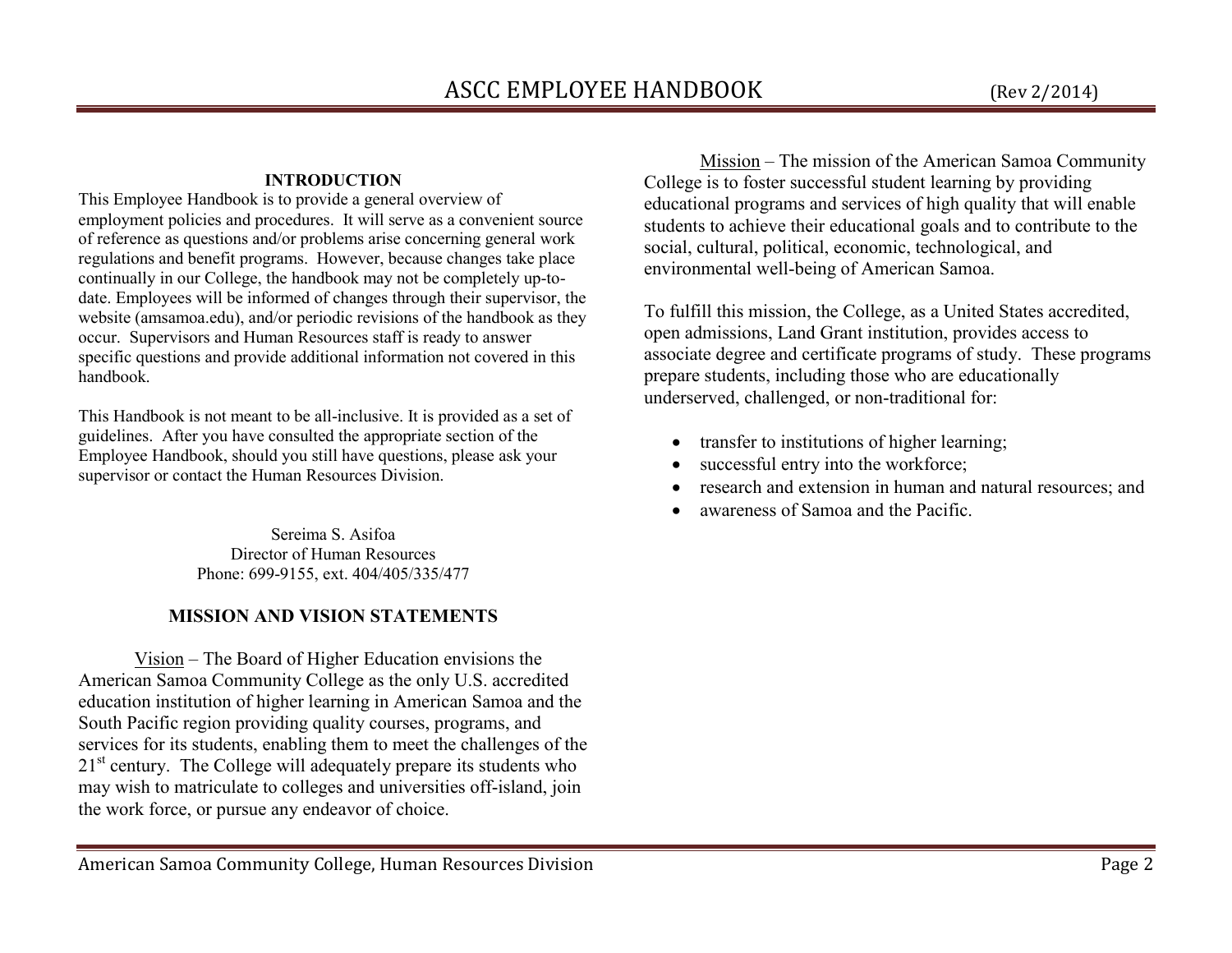# ASCC EMPLOYEE HANDBOOK (Rev 2/2014)

# **TABLE OF TOPICS & CONTENTS**

#### **I. COLLEGE ADMINISTRATORS**

#### **II. COLLEGE SUPPORT SERVICES**

## **III. HUMAN RESOURCES SERVICES & CONTACTS**

#### **IV. CONFLICT OF INTEREST/CODE OF ETHICS**

- A. Policy Statement (Ref: ASCC Governance BHE 4202)
- B. <u>Purpose</u>

.

C. Rights & Responsibilities

## **V. EMPLOYMENT CONDITIONS**

 A. General Requirement of Recruitment and Placement (*ASCC Governance 4300.1)* 

- 1. Merit, Fitness, Skills, Knowledge, and Examinations
	- 2. Standards of Evaluations
	- 3. Residents and Non-
- 4. Employment Clearances
- 5. Effective Dates of Employment
- B. Nepotism (Employment of Relative) (*Ref: ASCC Governance 4204)*
- C. Documentation of Education for Placement *(ASCC Governance 4006.2)*
- D. Professional License, and Certification (*ASCC Governance 4006.3)*

#### **VI. WORK REGULATIONS**

- A. Employee Code of Conduct (*Ref: ASCC Governance 4203*
- B. Prohibited Conduct, Infractions (*Ref: ASCC Governance 4203.1)*
	- 1. Misconduct *(Ref: ASCC Personnel Governance 4203.1A)*
	- *2.* Personal Conduct *(Ref: ASCC Personnel Governance 4203.1)*  Prohibited Use of College Property (*Ref: ASCC Personnel Governance 4203.1B)*
- 3. Prohibited "Selling, Soliciting and Advertising *(Ref: ASCC Personnel Governance 4203.1E)*
- *4.* Prohibited Community, Political, and Professional Activities(*Ref: ASCC Personnel Governance 4203.1H)*

C. Commission of a Criminal Act *(Ref: ASCC Governance 4203.2)* 

D. Falsification/Omission of Employment Information – *(Ref: ASCC Governance 4006.*

 E. Personal Appearance - Appropriate Dress – *(Ref: ASCC Governance 4406)*

F. Personal Telephone Calls (*Ref: ASCC Governance 4407)*

G. Political Activity (*Ref: ASCC Governance 4408*

H. Personal Mail (*Ref: ASCC Governance 4409)* 

 I. Acceptable use of ASCC email and Internet Services (*Ref: ASCC Governance 4410)*

 J. Acceptable and Safe Use of Equipment and Property (*Ref: ASCC Governance 4411* 

- K. Non-Discrimination (*Ref: ASCC Governance 4209)*
- L. Harassment and Sexual Harassment *(Ref: ASCC Governance 4211)* 
	- 1. Quid Pro Quo –
	- 2. Hostile Environment
- M. Off the Job Conduct (*Ref: ASCC Governance 4412)*

N. Punctuality – Reporting of Attendance *(ASCC Governance 4400.B)* 

O. Making up Time *(ASCC Governance 4400.1)* 

#### **VII. PAYROLL INFORMATION**

- A. Direct Deposits
- B. Paychecks
- C. Pay Periods (*Ref: ASCC Governance 4606)*
- D. Time Sheet Reporting (*Ref: ASCC Governance 4400.3*
- E. Time Sheets (*Ref: ASCC Governance 4608)*
- F. Overtime (*Ref: ASCC Governance4605 and 4605.1)*
- G. Compensatory Time *(Ref: ASCC Governance 4605.1-*
- H. Night Differential/Shifts (*Ref: ASCC Governance 4607)-*
- I. Pay Increases/Step Increments (*Ref: ASCC Governance 4604)*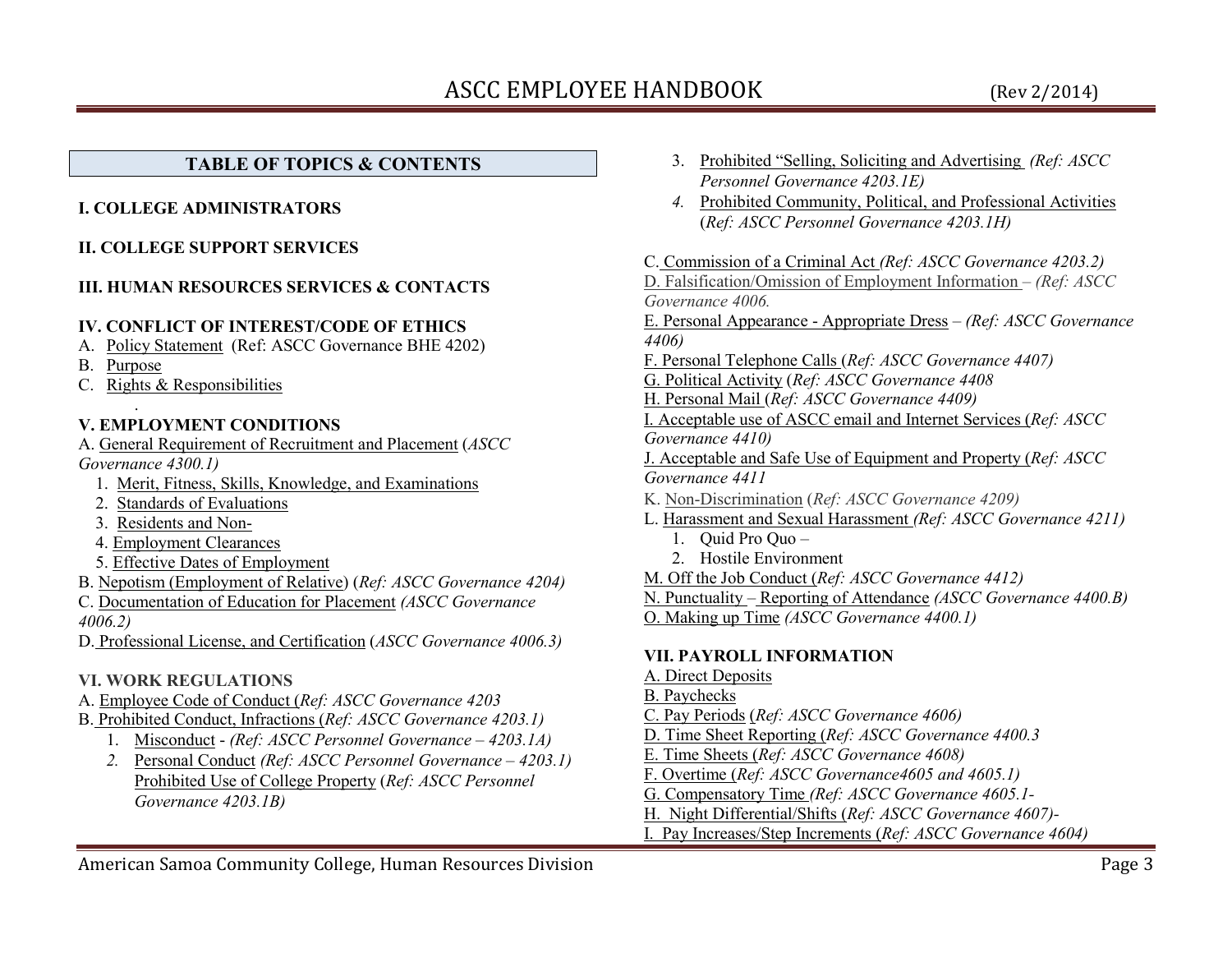#### 1. Pay increases.

2. Step Increment

3. Denied Increment

# **VIII. EMPLOYEE BENEFITS**

 A. Annual Leave *(Ref: ASCC Governance 4500- career service, 4130 – contract specialists)*  B. Sick Leave (*Ref: ASCC Governance 4501)* C. Holidays (*Ref: ASCC Governance 4605*) D. Health or Medical Insurance E. Family Medical Leave (*Ref: ASCC Governance 4502)*  F. Shared Leave Contributions (*Ref: ASCC Governance 4509*G. Retirement *(Ref: ASCC Governance 4508. ASCA Title 7, Chapter 14)* 

H. Social Security F.I.C.A

I. Tenure Awards - *(ASCC Governance 4307.D)*

#### **IX. GENERAL EMPLOYMENT POLICIES, REGULATIONS & PROCEDURES**

- A. Work Hours (Traditional) *(Ref: ASCC Governance 4402* B. Work Schedule (Alternative) *(Ref: ASCC Governance 4403)* C. Break Periods (*Ref: ASCC Governance 4404)* B. Docking of Pay *(Ref: ASCC Governance 4400.2)*D. Time Clocks (*Ref: ASCC Governance 4400.4)*  E. Official Travel (*Ref: ASCC Governance 3016)*  F. Exceptions to Travel (*Ref: ASCC Governance 3016.1)*  G. Orientation of Employee *(Ref: ASCC Governance 4007)* H. Probationary Period (*Ref: ASCC Governance 4007.1) 1.* Extension of Probation 2. Notification of Successful Completion of Probation I. Reemployment of Retired Employees (*Ref: ASCC Governance 4008.6)* J. Promotion (*Ref: ASCC Governance 4009)*  K. Lateral Movement/Reassignment (*Ref: ASCC Governance 4009.1)* L. Demotion *(Ref: ASCC Governance 4009.3)*  M. Veteran's Preference (*Ref: ASCC Governance 4100*N. Outside Employment *(Ref: ASCC Governance 4206*
- O. Intellectual Property (*Ref: ASCC Governance 3026)*

# **X. COMMUNICATIONS**

- A. Communication Protocols (*Ref: ASCC Governance 3022)*
- B. Communication with the Media *(Ref: ASCC Governance 3022.1)*
- C. Freedom of Expression *(Ref: ASCC Governance 3022.2)*
- D. Official Correspondence *(Ref: ASCC Governance 3023)*

# **XI. HEALTH AND SAFETY**

 A. Safety Violation (*Ref: ASCC Personnel Governance 4203.1C)-* B. Violence in the Workplace *(Ref: ASCC Governance 4207*1. Prohibited Behaviors: C. Emergency Closing of the College Campus *(Ref: ASCC Governance 6210)*  D. Campus Safety (*Ref: ASCC Governance 6220)* E. Security Inspections (*Ref: ASCC Governance 6312)*  F. Drugs and Alcohol on Campus Prohibited *(Ref: ASCC Governance 6313)*. G. Smoke/Tobacco Free Environment (*Ref: ASCC Governance 6314* H. Smoking Designation *(Ref: ASCC Personnel Governance 4405)* I. Fire-Arm and Deadly Weapon Prohibition (*Ref: ASCC Governance 6315)*  J. Conditions of Reasonable Accommodations (*Ref: ASCC Governance 4209.1A)*

# **XII. EMPLOYEE RECORDS/INFORMATION**

- **A. Privacy Rule (***Ref: ASCC Governance 4205)*
- **B. Employee Official File** *(Ref: ASCC Governance 4205.2)* 
	- 1. Access to Employee Official File **(***Ref: ASCC Governance 4205.5)*
	- 2. Notification of Changes (*Ref: ASCC Governance 4205.6)*
- **C. File Retention** *(Ref: ASCC Governance 4205.8)*

**D. Disclosure of Employee Information (***Ref: ASCC Governance 4205.7)* 

# **XIII. EMPLOYEE DEVELOPMENT**

A. Appeal (*Ref: ASCC Governance 4212)* 

American Samoa Community College, Human Resources Division **Page 4** and the state of the Page 4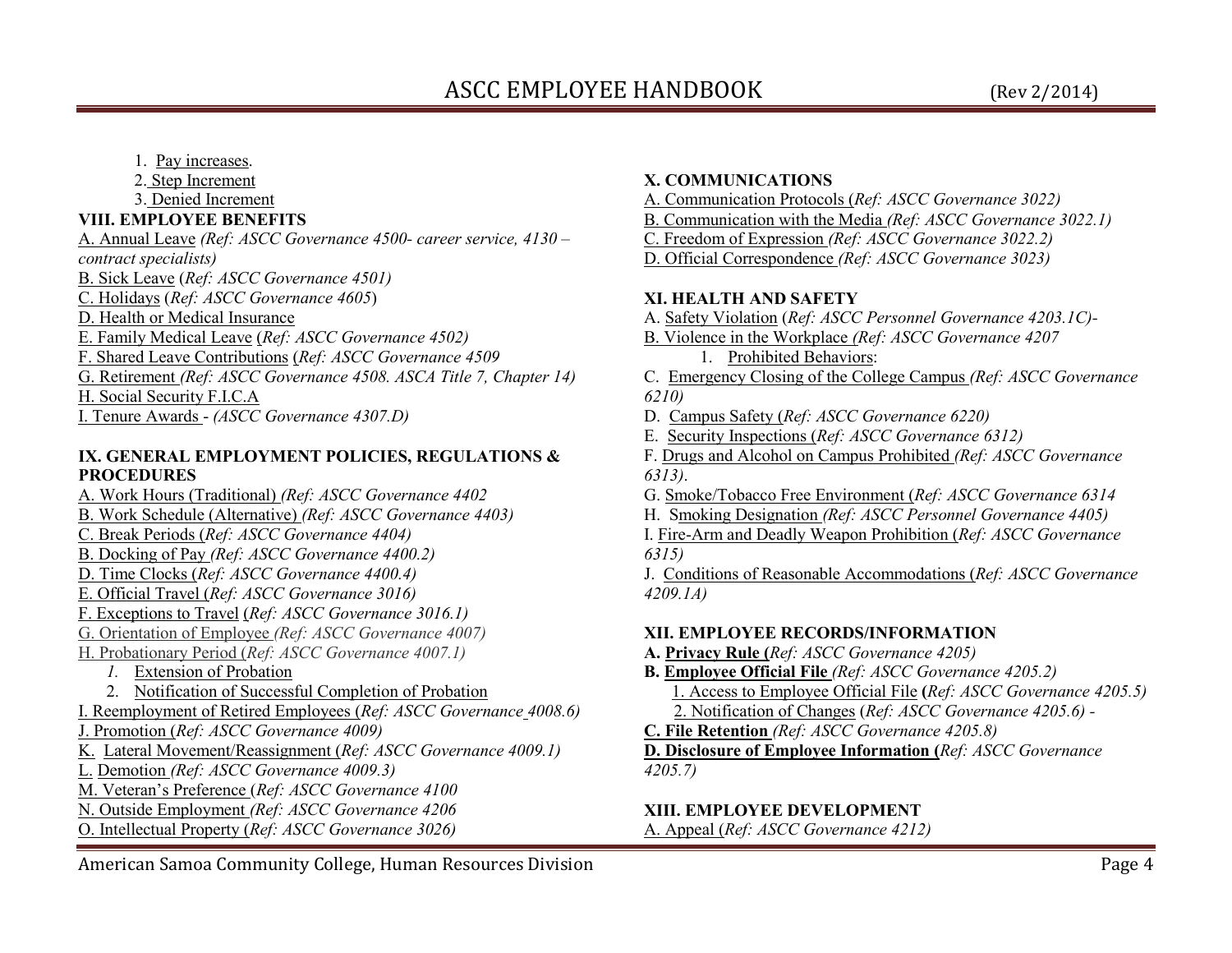B. Grievance *(Ref: ASCC Governance 4212)*  C. Employee Background Check (*Ref: ASCC Governance 4213)*  D. Employee Performance Evaluation *(Ref: ASCC Governance 4300)* E. Disciplinary *(Ref: ASCC Governance 4301)*  F. Corrective Action (*Ref: ASCC Governance 4302).*  G. Standard Schedule of Disciplinary Offenses & Penalties (*Ref: ASCC Governance 4303* H. Employee Separation (*Ref: ASCC Governance 4304) -* ASCC 1. Termination 2. Resignation Conditions I. Absences without Leave – Abandonment of Position *(Ref: ASCC Governance 4304.3)*J. Layoff/Reduction in force (*Ref: ASCC Governance 4304.4)* 

#### **XIV. CAMPUS REGULATIONS**

 A. Building and Office Keys (*Ref: ASCC Governance 3025)*  B. Campus Parking and Traffic Controls (*Ref: ASCC Governance 6400)*  C. Use of and/or Removal of College Property from College Premises (*Ref: ASCC Governance 6316* D. Use of College-Owned Vehicles *(Ref: ASCC Governance 6410)*E. Eating Area Designations (*Ref: ASCC Governance 6430)* F. Emergency Conditions

#### **Appendix**

 **STANDARD SCHEDULE OF DISCIPLINARY OFFENSE & PENALTIES**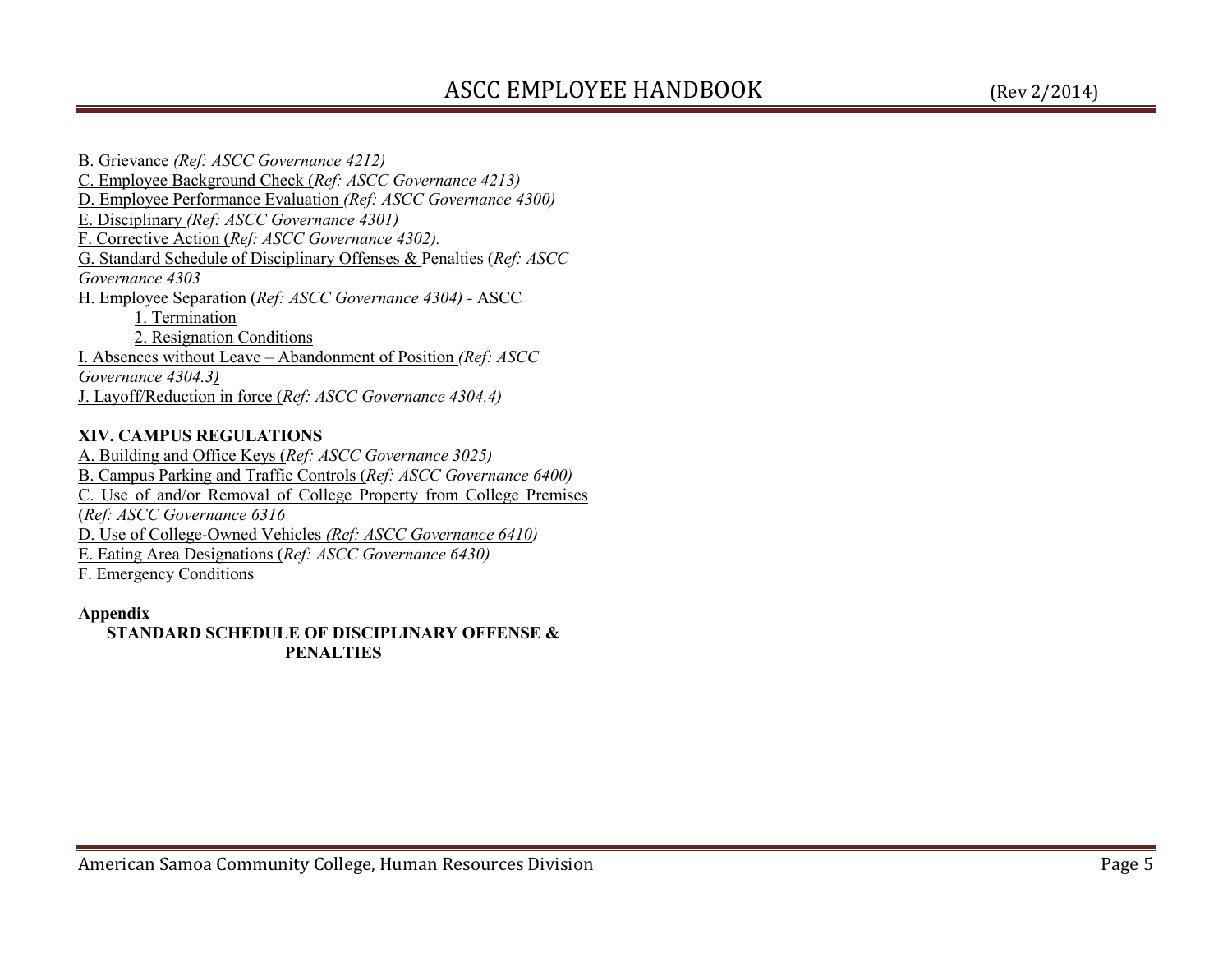# ASCC EMPLOYEE HANDBOOK (Rev 2/2014)

# **I. COLLEGE ADMINISTRATORS**

#### **Position Incumbent**

Dr. Seth P. Galea'i President of the College VP Academics & Student Affairs Dr. Kathleen Kolhoff VP Administrative Services Dr. Rosevonne Pato Dean &Director Community Natural Resources Dr. Daniel Aga Letupu Moananu Dean of Academics Affairs Dean of Student Services Dr. Emelia Le'i Dean of Trades & Technology Michael Leau Emey Silafau-Toa Chief Finance Officer Director Institutional Effectiveness Sonny Leomiti Grace Tulafono Chief Information Officer Director Physical Facilities Maintenance Loligi Seumanutafa Director Teacher Education Dr. Lina Scanlan Director Human Resources Sereima Asifoa Keseta Okenaisa Fauolo Director Samoan Studies Director Small Business Development Ctr Dr. Herbert Thweatt Director Admission, Registrar& Financial Aid Sifagatogo Tuitasi Adi Matesina Willis Director Research Foundation Director of Student Support Services Annie Panama Tafaimamao Tupuola Director University Ctr of Excellence for Developmental Disabilities Director of Learning Resources Elvis Zodiacal

# **II. COLLEGE SUPPORT SERVICES**

In support of the overall mission of the College, the President and its staff shall establish services that will effectively provide for a successful operation in all aspects of its organization, but not limited to the following services:

**Services Department** 

- •Curriculum and Instructional Services Academic Affairs
- •
- Library Academic Affairs

| Arts, Music and Theatrical Performances | Academic Affairs             |
|-----------------------------------------|------------------------------|
| Research in Land, Agriculture, Forestry | <b>CNR</b>                   |
| <b>Finances and Grants Management</b>   | Finance                      |
| Bookstore & Cafeteria                   | Finance                      |
| Personnel Employment, Records Mgmt      | <b>HR</b>                    |
| Personnel Registers                     | <b>HR</b>                    |
| Planning and Research                   | <b>Instructional Affairs</b> |
| Effectiveness & Research                | Institutional                |
|                                         | Effectiveness                |
| Workforce Development                   | Trades & Technology          |
| <b>Apprenticeship Training</b>          | Trades & Technology          |
| Printing, Copying, and Duplicating      | Mgmt &Info Systems           |
| Purchasing and Property Management      | Procurement                  |
| Facilities Maintenance, & Construction  | <b>Physical Facilities</b>   |
| <b>Financial Aids</b>                   | <b>ARFO</b>                  |
| <b>Student Records</b>                  | ARFO                         |
| Student Orientation, Registration,      |                              |
| Counseling                              | ARFO                         |

#### **III. HUMAN RESOURCES SERVICES & CONTACTS**

Most questions that normally arise on personnel and payroll matters are answered by an employee's supervisor. In some instances, it may be necessary to contact Human Resources. Listed below are the individuals to contact to answer your questions.

The Human Resources office is located on the Second Floor of the main campus buildings, above the TED1 and TED2 Classrooms. Our phone number is: *699-9155, ext. 335, 477, 403, 404, 405.*

#### **Employment:**

 **Contacts –** Sereima S. Asifoa, Silaulelei Saofaigaalii, Finau Roxanne Moananu, Lipena Samuelu

American Samoa Community College, Human Resources Division **Page 6** and College 6 and College 6 and College 6 and College 6 and College 6 and College 6 and College 6 and College 6 and College 6 and College 6 and College 6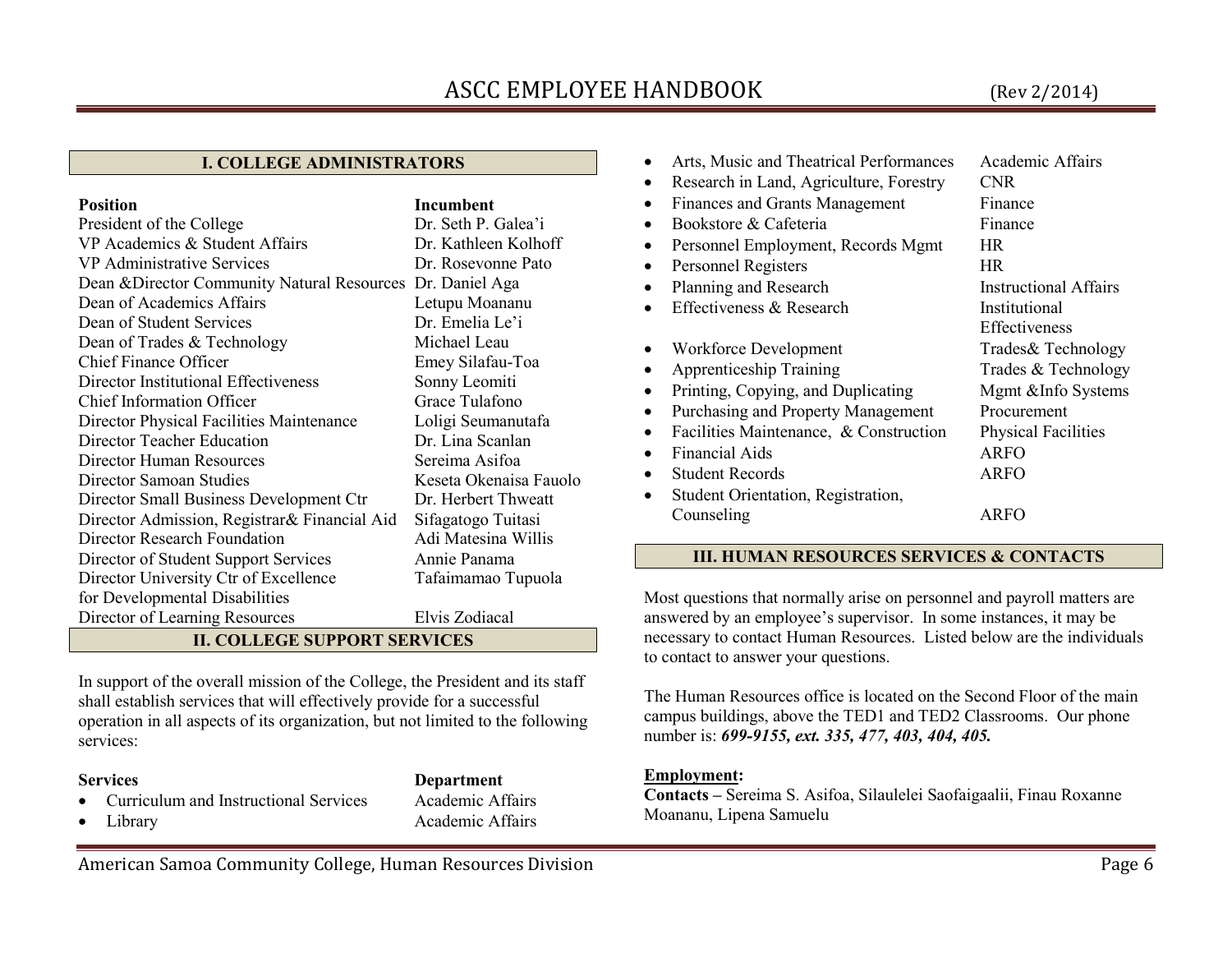- •Recruitment and Hiring
- •Contracts or Temporary/Limited Term Employment
- •Official Personnel Actions (303)
- •Employee Benefits
- •Employee Orientation

**Employee Training: Contact -** Sereima Asifoa, Silaulelei Saofaigaalii, Lipena Samuelu

**Payroll:** Contacts - Sialulelei Saofaigaoalli, Finau Moananu, Leata Satele.

- •Timesheets
- •Leave Accounting/Requests/Reports
- •Payroll Dates, Checks,

**Personnel Records/Directory/Data**: Contacts - HR Staff

- $\bullet$ Personnel Records maintenance/update
- •Personnel Directory
- •Personnel Action Request "tracking status"
- •Data

**Personnel Policies/EEO/College Regulations:** Contacts - Sereima

Asifoa, Silaulelei Saofaigaalii, Lipena Samuelu

- Interpretation of personnel policies and regulations
- •Process and Status of Grievances/Appeals

# **Workmen's Compensation, Grievances**

Sereima Asifoa, Silaulelei Saofaigaalii

# **IV. CONFLICT OF INTEREST/CODE OF ETHICS**

A. **Policy Statement –** (*Ref: ASCC Governance BHE 4202)* "ASCC expects all of its employees to serve the interest of the college first and foremost. A conflict of interest can occur when an employee's

American Samoa Community College, Human Resources Division **Page 7** Page 7

interest is placed before that of the college, or when an employee's extra or outside activities beyond his/her required duties are in direct discord with the college's interest, and adversely affects the mission of the college.

- B. **Purpose**. For purposes of this policy, a conflict of interest relates to situations in which significant financial interest or other personal considerations may compromise, may involve the potential for compromising, or may have the appearance of compromising an employee's objectivity in meeting his/her duties or responsibilities at ASCC, including research and public service activities."
	- C. **Rights & Responsibilities -** The following are your rights and responsibilities as an ASCC employee under the Code of Ethics. You have the right to:
		- *1)* Engage in outside employment, (*ref: ASCC Governance Policy #4206)*
		- 2) Accept fees for appearances made on your own time

Corresponding to these rights, you have the following responsibilities:

- **3) To file a statement with your supervisor if a potential conflict of interest exists.** 
	- a. The College prohibits activities that will cause a conflict of interest to an employee of ASCC. Therefore:
	- b. You may not use or attempt to use your position with ASCC, or the influence of your position, for financial gain or other benefits for you, your immediate family, or an organization with which you are associated.
	- c. If you are assigned to act as an official representative of the college by presenting papers, talks, demonstrations or making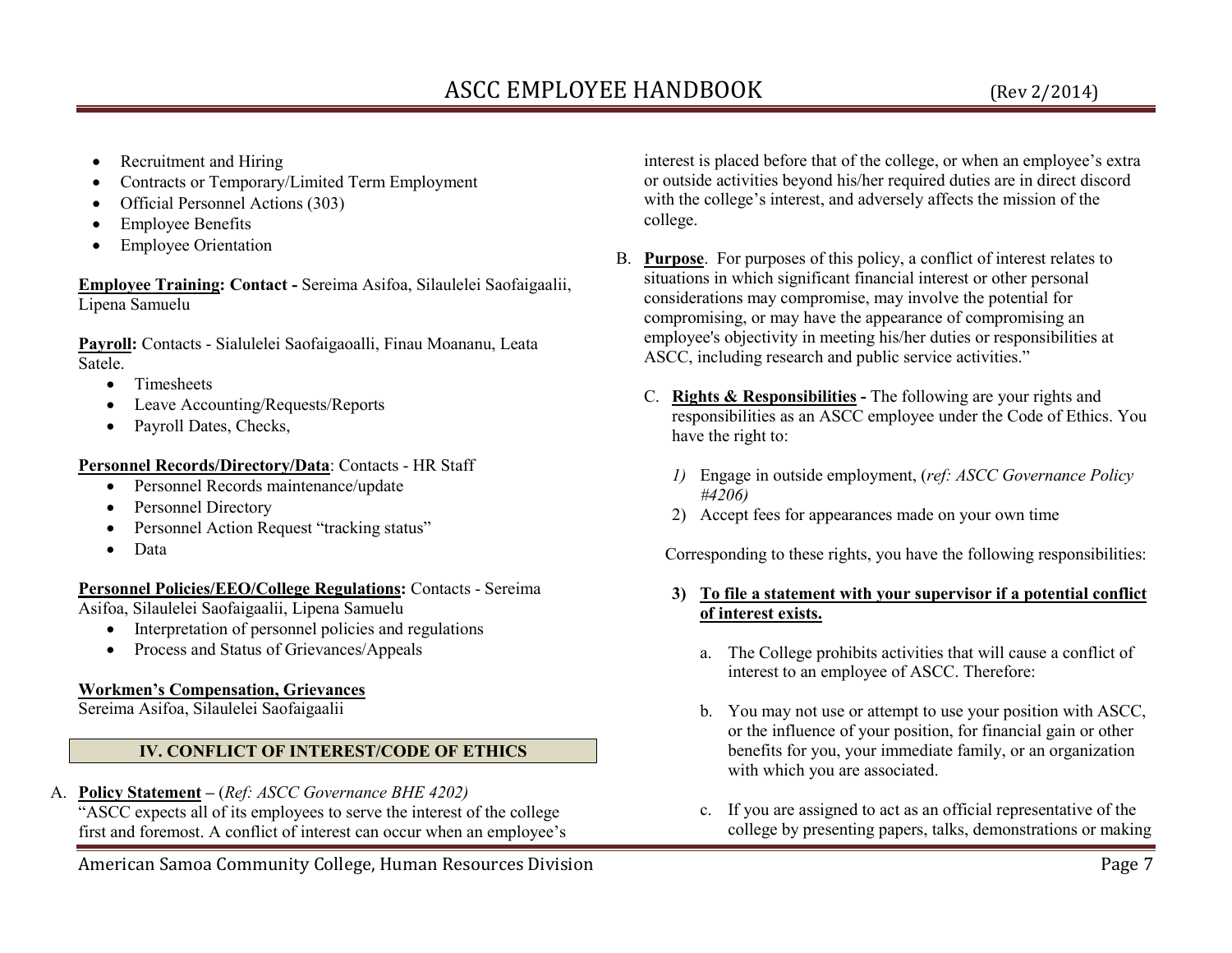# ASCC EMPLOYEE HANDBOOK (Rev 2/2014)

other appearances, you may not solicit or accept fees, honoraria, or reimbursement of expenses for personal gain. Any fees, honoraria, or reimbursement of expenses which may be offered in connection therewith shall be paid to ASCC.

- d. You may not intentionally use or disclose information gained in your position in any way that could result in receipt of anything of value to you, your immediate family, or any other person or organization, if the information has not previously been made public. No reprisal may be taken against you for the lawful disclosure of information which you believe evidences :
	- Violation of any law, rule or regulation, or
	- Mismanagement, gross waste of funds, abuse of authority, and enforcement of unreasonable college work rules or a substantial and specific danger to public safety.
	- e. You may not recommend or make a limited term or project appointment if the person to be hired is a member of your immediate family.
	- f. You may not give preferential treatment in the supervision or management to an employee who is a member of your immediate family.

#### 4) **It is your responsibility to inform your supervisor in writing before**:

a. Accepting outside employment. Note: If you are presently employed outside the college, you are requested to report such employment to your supervisor.

- b. Accepting an assignment to act as an official representative of the college in such matters as presentation of papers, talks, demonstrations, or making appearances.
- c. Accepting fees and/or honorariums, for papers, talks, demonstrations, or appearances even when that is done on your own time and not directly related to your position.
- *5)* Forms are available in the Human Resources Office:
	- a. To advise your supervisor of a potential conflict of interest.
	- b. To notify your supervisor of outside employment.
	- c. If you are ever accused of violating provisions of the Code of Ethics, the matter will be investigated by any or all of the following: Your immediate supervisor, Dean/Director, Vice President, and Director of Human Resources.
	- d. Questions about your rights or responsibilities under the Code of Ethics should be referred to your supervisor, or Director of Human Resources, Komiti Panama-Emmsley.She will be available to advise and counsel you or your supervisor.

## **V. EMPLOYMENT CONDITIONS**

#### **A. General Requirement of Recruitment and Placement** (*ASCC Governance 4300.1)*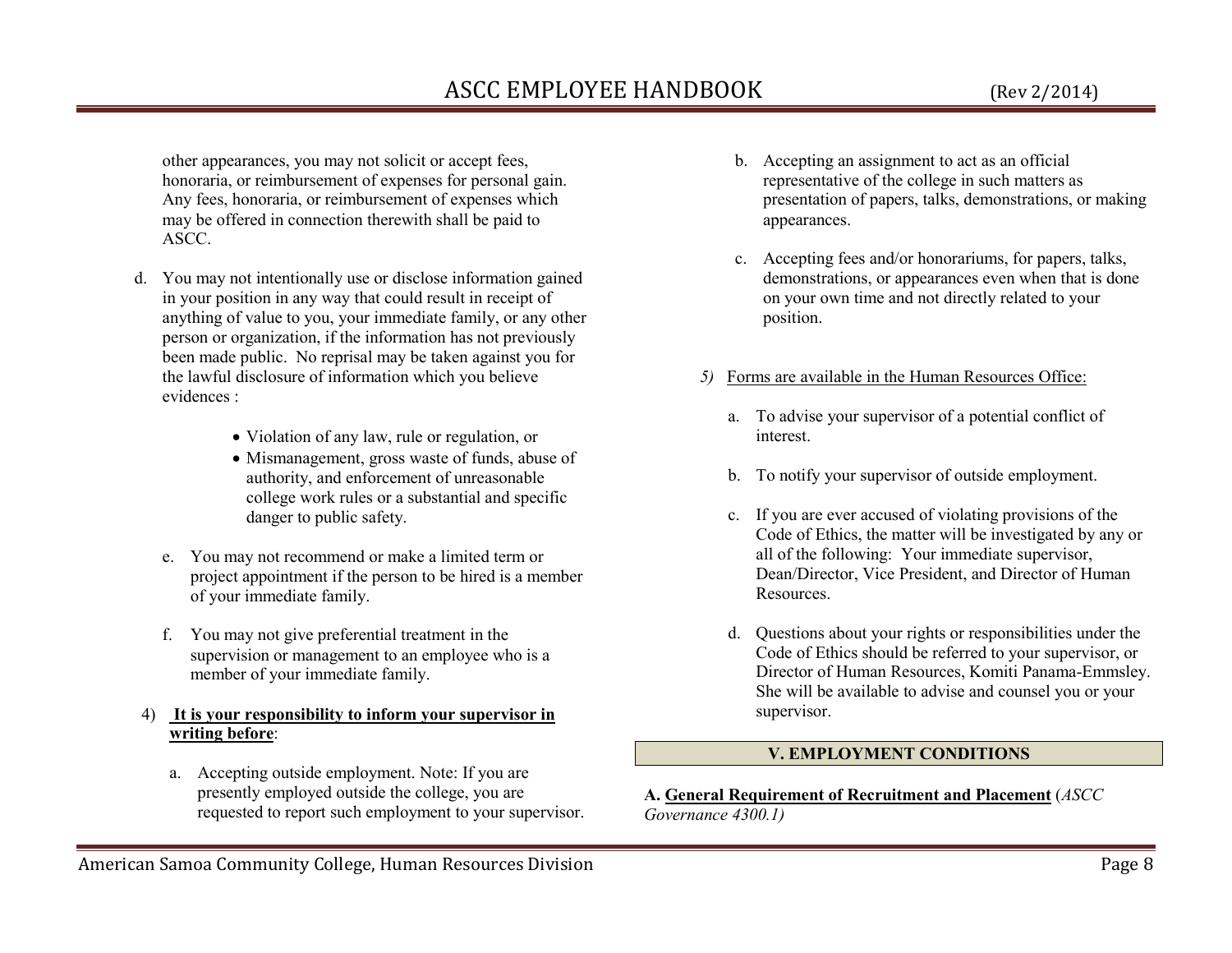1. **Merit, Fitness, Skills, Knowledge, and Examinations** –

 Recruitments, hiring, appointments and promotions to all positions shall be made solely on the basis of merit, fitness, length and quality of previous service, and relative skills, knowledge, and ability as shown by examinations under the Merit System.

 2. **Standards of Evaluations** –Appointments and promotions to all career service positions shall be made solely on the merit system. The same standards and methods shall be used in evaluating all candidates who are in competition for the same class.

 3. **Residents and Non-residents -** Permanent residents of American Samoa, or persons entitled to permanent residence as determined by the immigration law of American Samoa, shall be given initial consideration for employment. Only when no permanent resident can be found who meets the minimum qualification for employment established for a particular class of work can another person be employed.

 4. **Employment Clearances -** Applicant selected for a position in the career service, or a contract of one or two years is required to successfully pass the pre-employment Medical Examination conducted by the public Health Division of American Samoa. A signed and completed form letter, "Security Background Investigation" must be completed by the Commissioner of Public Safety. In addition, a non-resident must also complete a form letter, "Non-Resident Employee", from the Immigration Office before they can officially be appointed to the position.

 5. **Effective Dates of Employment** – The official effective date for all recruitment and placement actions, as well as other personnel actions, shall be established by the President of ASCC. Exceptions are:

a. In the case of resignation, the date is established by the employee resigning;

b. Effective dates for appointments can only be established after the prerequisite medical, police, and immigration clearances have been obtained by ASCC;

c. Effective date for pay grade step increments is determined under the classification and pay regulations.

d. Retroactive effective dates are only set when an administrative error has occurred or as a corrective action resulting from an appeal.

B. **Nepotism (Employment of Relative) –** *(Ref: ASCC Governance 4204) -* Applications for employment from a close family relative will be considered with other qualified applicants when personnel vacancies occur. Some restrictions in job placement will apply, to prevent problems of supervision, safety, security and morale.

C. **Documentation of Education for Placement** *(ASCC Governance 4006.2) -* Official transcripts are required to be sent directly from the issuing institution to the ASCC Department of Human Resources to document compliance with the ASCC employment policies. Faculty members and applicable staff/administrators must comply with the requirement to document all education listed on the employee's application that satisfies the requirements of the job announcement.

D. **Professional License, and Certification** *(ASCC Governance 4006.3)*  An employee whose job requires professional license or certification must present documentation of their license or certification prior to employment.

 1. The employee will pay the cost of obtaining their license or certification, and maintaining it in a current state.

 2. Copies of the license or certification, plus copies of all renewals or changes, must be provided by the employee for inclusion in their official personnel file.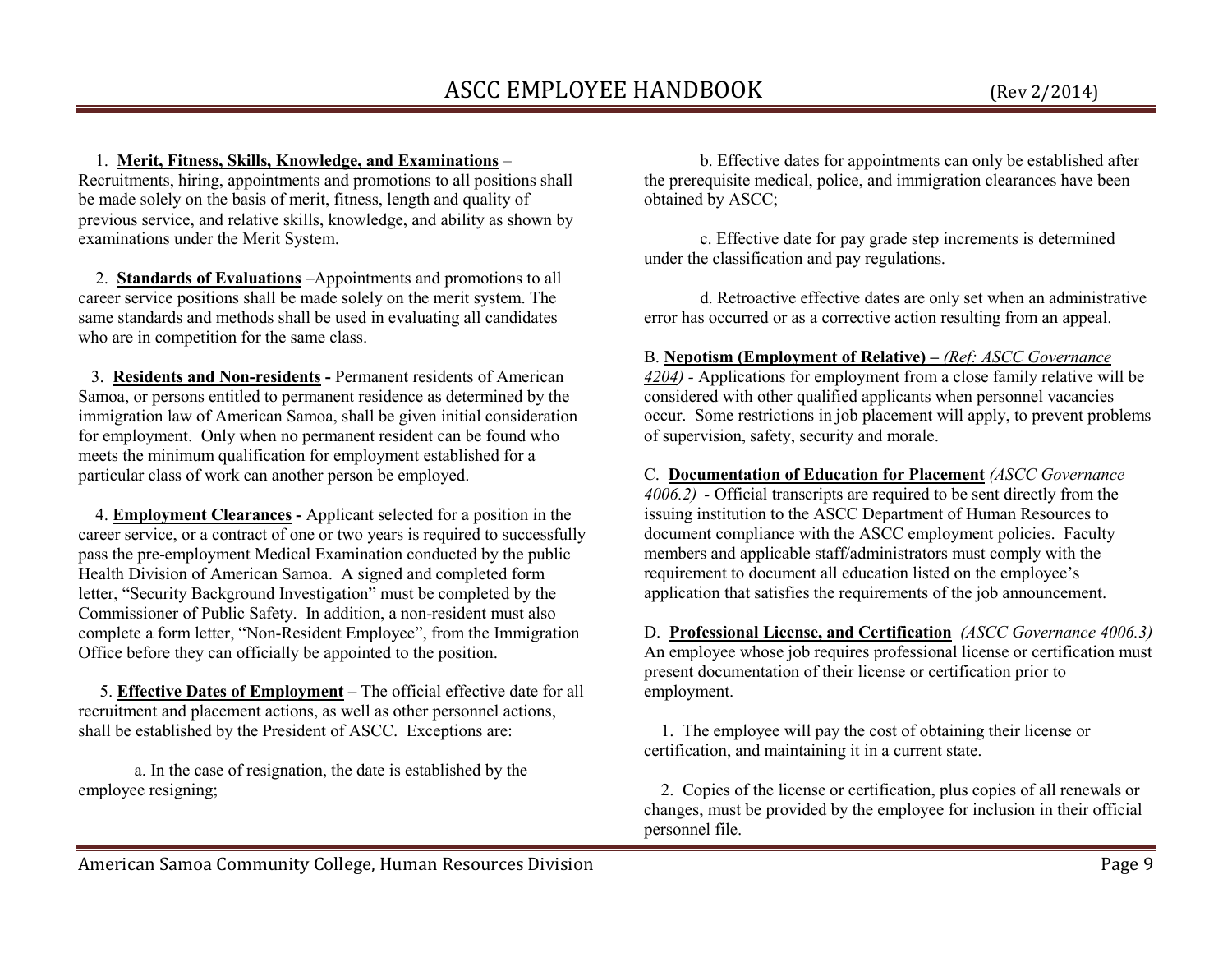3. Employee must notify their supervisor of any changes in the status of their license or certification.

# **VI. WORK REGULATIONS**

*College work regulations are defined as, and limited to, rules issued by the college within its discretion that regulates the personal conduct of employees during hours of their employment. Committing any of the acts on the list will be sufficient grounds for disciplinary action ranging from warning to termination, depending on the seriousness of the offense or the numbers of infractions.* 

*Division or Unit Work rules, if any, are provided to employees by their supervisor.* 

A. **Employee Code of Conduct** *- (Ref: ASCC Governance 4203) -*  Employees will meet ethical and professional standards for personal conduct and work performance. All employees have the right to learn and work in a positive environment which is free of harassment, threats, intimidation, violence or any other misconduct. Any violent, intimidating, threatening or harassing behavior, or other misconduct in any form, will not be tolerated in the classroom, workplace, or in any college location.

ASCC's judgment, and not that of any individual employee, is the benchmark for what is acceptable and what is not. An employee's conduct is not made acceptable solely because the employee believes it to be. ASCC expects that its employees recognize that inappropriate conduct, from rudeness to theft, is unacceptable. The decision as to what is inappropriate is left to the President of the college's discretion.

B**. Prohibited Conduct, Infractions –** *(Ref: ASCC Governance 4203.1)*

Infractions including but not limited to, violations of college policies, procedures and practices; incompetent or inefficient service; insubordination; illegal acts; willful neglect of duty; or unprofessional or unethical conduct constitute misconduct on the part of the employee. Misconduct will result in disciplinary action and may be cause for progressive discipline or possible termination of employment. (see "Standard Schedule of Disciplinary Offenses and Penalties").

1. Misconduct **-** *(Ref: ASCC Personnel Governance – 4203.1A)* 

Any criminal, dishonest, or immoral behavior, or any conduct on the part of an employee which adversely affects the college such as, but not limited to:

- a. Assault Any form of threat of physical assault toward a supervisor, student, another employee, or visitor to the college. Unprovoked assault on another employee during working hours, or on ASCC property, or the use of a weapon; any fight on ASCC property.
- b. Drugs/Alcohol Being under the influence of, using, selling, distributing, or possession of alcohol or a controlled substance during work hours, whether on or off the premises – If an employee is suspected of being under the influence of alcohol or a drug in violation of this rule during working hours, the employee will be removed from campus and escorted by ASCC security into the custody of ASG police.
- c. Theft or dishonesty, including a breach of ASCC security or confidentiality; punching another employee's time card; falsification of any personnel/business record; or giving a false excuse for absence from work.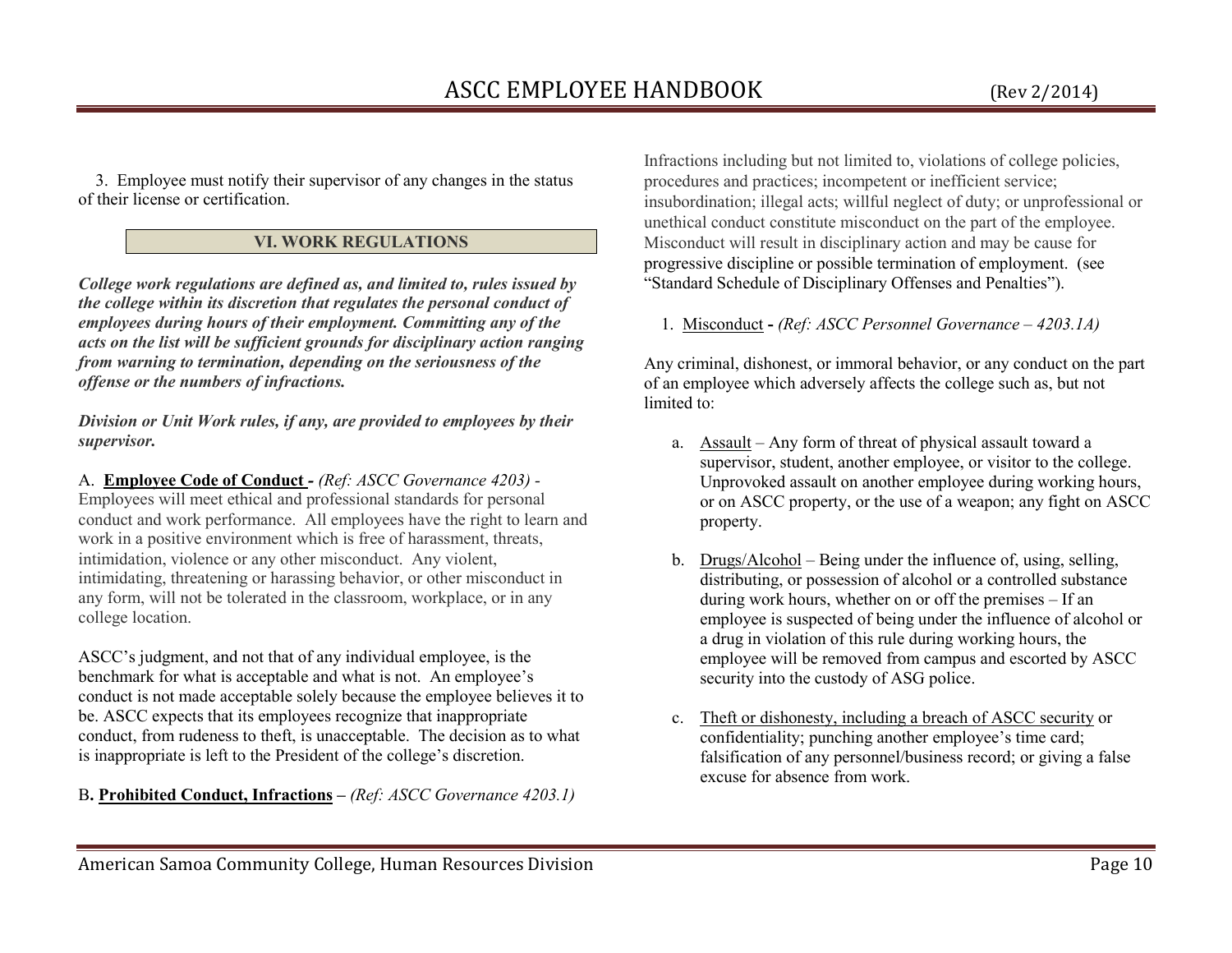- d. Conviction of a crime Arrest for the alleged commission of a felony may result in an unpaid suspension until the charge is resolved.
- e. Weapons Carrying or otherwise possessing firearms or other deadly weapons on the ASCC premises.
- f. Gambling Any activity that is viewed as loan-sharking, gambling, or working numbers (lottery) on the ASCC campus.
- 2. Personal Conduct*(Ref: ASCC Personnel Governance 4203.1)* 
	- a. Dereliction of Duty Willful neglect, failure or intentional delay by an employee to perform his/her duty or carry out the orders, work assignments or instructions of superiors.
	- b. Profanity Abusive language or conduct directed at a supervisor or other employee.
	- c. Disorderly Fighting, horseplay, disorderly or unsafe conduct on ASCC premises.
- d. Leave Campus without Permission Temporarily leaving ASCC campus during working hours without permission (verbal/written) of a supervisor or person in charge, and/or without clocking out.
- e.  $\Delta b$  sences Being absent from work in excess of five (5) consecutive workdays without proper notification.
- f. Bad Attitude Offensive personal conduct having an adverse effect on the college's work, safety and health or student and employee morale.
- g. Altering Work/Equipment/Information – Posting, altering, or removing any matter on bulletin boards or ASCC property unless specifically

authorized. Covering up or attempting to conceal defective work; removing or destroying without permission.

- h. Wasting Time Any abuse of or conduct indicating intent to abuse the attendance policy; loafing; unnecessary absence from workstation; or other abuse of working time. .
- i. Personal Work Performing personal work during ASCC work time or on ASCC equipment without permission, including sleeping on the job.
- j. Insubordination to Authority – Employees are required to adhere to the announced policies and programs of ASCC. If he/she fails to carry out any lawful rule, order, or policy, or deliberately refuses to obey the proper requests of his/her superiors who have responsibility for their performance, he/she is subject to appropriate disciplinary action.
	- 3. Prohibited Use of College Property – **(***Ref: ASCC Personnel Governance 4203.1B) -* Employees shall be held accountable for ASCC property entrusted to them for their official use. It is their responsibility to protect and conserve ASCC property, including motor vehicles and other self-propelled equipment, and to use it economically and for official purposes only.
		- a. Abuse of ASCC Vehicles Violating traffic regulations; reckless driving of ASCC or government properties, improper operation of a vehicle; authorizing the use of a vehicle to unauthorized personnel; and operating without an official or driver's license. The following rules apply to ASCCowned/leased vehicles or other self-propelled equipment and are specifically established by the President of the College:
			- n Vehicles shall be used for official business only;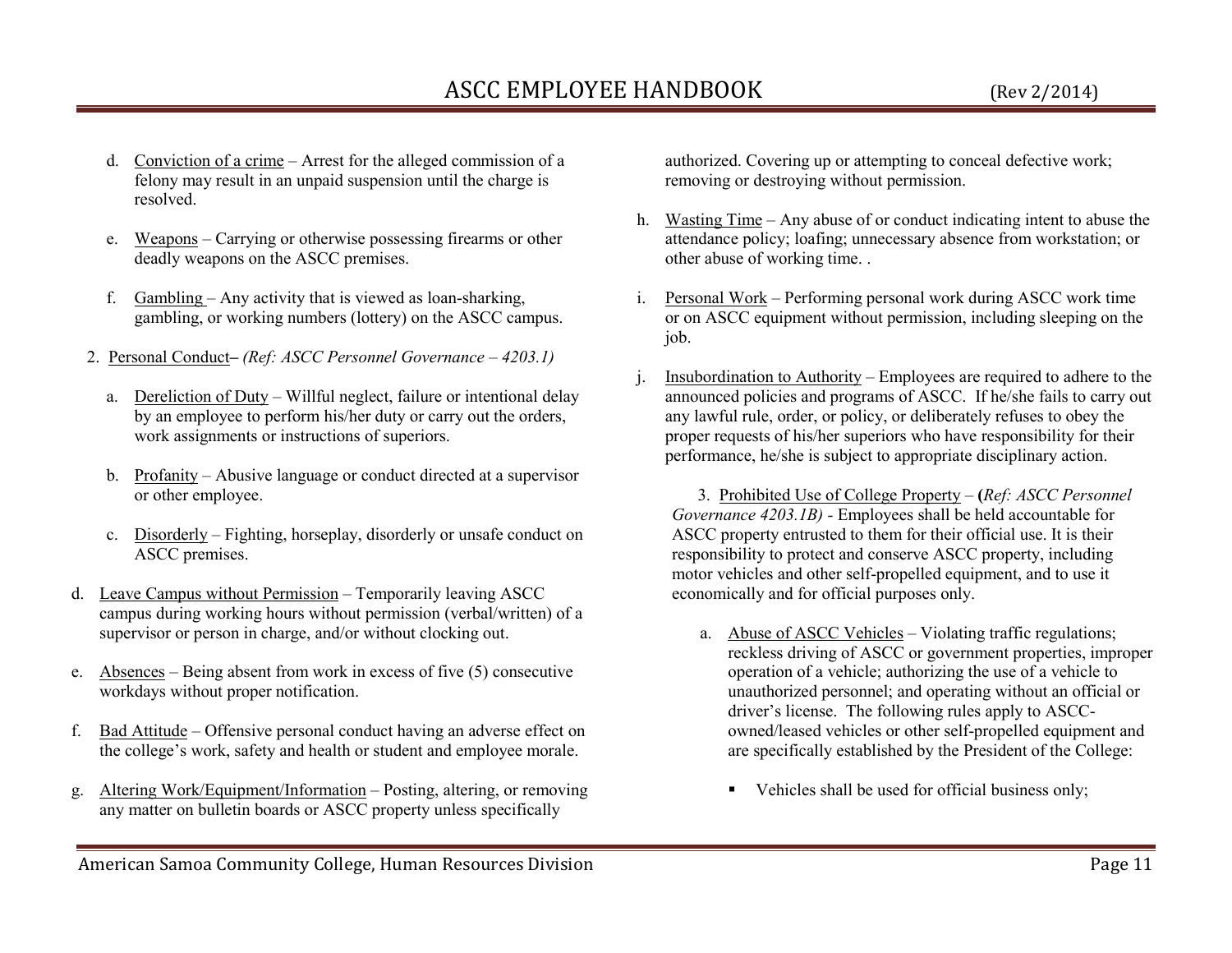- No vehicle shall be issued to any employee of the college who does not have a valid driver's license, and no
- other self-propelled equipment shall be issued to any person other than a qualified operator of said equipment;
- н No passengers or riders are to be transported unless they are on official ASCC business or are employees of ASCC;
- $\blacksquare$  A valid license must be in the driver's possession at all times while operating an ASCC vehicle;
- All accidents and traffic citations must be reported by the driver or operator to his/her immediate supervisor within 24 hours of the accident or citation;
- Any division permitting an employee without valid license to drive an ASCC vehicle shall be held responsible for any damage or liability incurred as a result on an accident in which such employee is involved.
- $\blacksquare$  Employees using ASCC vehicles after hours must first fill out an after-hours usage request with the Office of the President.

b. Loss/Damage of Property –Intentional damage to the property of ASCC, its employees, students or visitors.

c. Unauthorized Use of Equipment – Using ASCC telephones, computers, copiers, or any other property belonging to ASCC for personal gain.

d. Unauthorized Use of Facilities – Using ASCC facilities for meetings, conferences, or gatherings without properpermission in writing.

 4. Prohibited Selling, Soliciting and Advertising **–** *(Ref: ASCC Personnel Governance 4203.1E)-* Proper written approval on an ASCC form must be obtained prior to the event being scheduled and approved by the appropriate Vice President in the performance of their duties. The College reserves the right to withhold approval for any solicitation activities on property under its jurisdiction, and to regulate the time, place, manner and duration of approved solicitation, selling, or advertising. For further clarification check with Human Resources.

 5. Prohibited Community, Political, and Professional Activities – *(Ref: ASCC Personnel Governance 4203.1H)* – Following activities are not encouraged and may not be allowed:

a. Revolutionary Organizations - An employee of the college may not knowingly advocate the overthrow of the United States, American Samoa Government, and the college through membership in any organization which asserts the right to militate against these constitutional forms of government or agencies.

b. Political Affiliations – *(Ref: ASCC Personnel Governance)*

It is unlawful for an employee of the college to participate in the following political activities as quoted below per American Samoa Code Annotated:

- Use his/her official authority or influence as an officer or employee of the government for the purpose of interfering with or affecting the result of an election or a nomination for office;
- Directly or indirectly suggest, advise, command, coerce, or  $\blacksquare$ attempt to coerce an officer or employee to pay, lend, or contribute anything of value to any person, committee, agency, or political party for political purposes;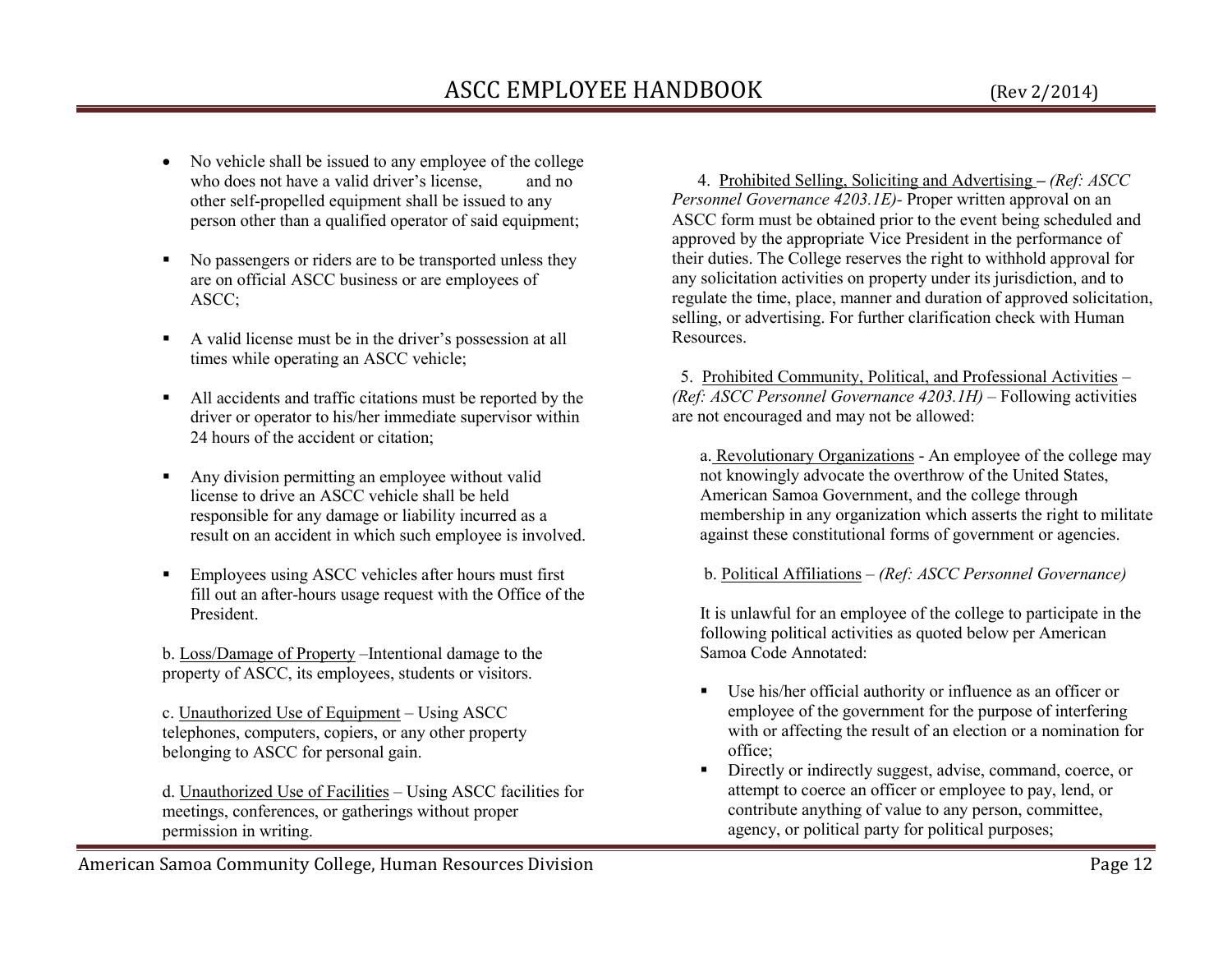Use property belonging to the government/college to directly or indirectly or support any political candidate or political

campaign.

 $\blacksquare$ 

Any employee of the College who is in violation shall be subject to disciplinary action.

C. **Commission of a Criminal Act** *– (Ref: ASCC Governance 4203.2)* 

An employee admitting or found to have committed a crime during his/her employment with ASCC shall forfeit all due process rights, and be terminated immediately. An employee indicted of a crime pending a court case shall be removed from his/her current job to a less critical position or suspended until the case is resolved as determined by the President. ASCC shall not be obligated to pay any legal fees in the case of any employee accused of a crime or found guilty of committing a crime while employed with the college.

D. **Falsification/Omission of Employment Information** – *(Ref: ASCC* 

 *Governance 4006.5)-* Corrective Action shall be taken when an employee falsifies, fails to report, or incorrectly reports background information on the application for employment and/or any other employment documentation or medical related forms.

E. **Personal Appearance - Appropriate Dress –** *(Ref: ASCC* 

 *Governance 4406) -* Employees appearance, courtesy and consideration should reflect a favorable response from the community. Employees are expected to maintain an appropriate appearance and to conduct themselves in a business-like manner while on the job. Employees should discuss any questions on attire and grooming with their supervisor, or Human Resources. If the supervisor determines that the employee is inappropriately attired, the employee will be asked to go home and change. The time required to do this is unpaid.

F. **Personal Telephone Calls –** *(Ref: ASCC Governance 4407)-* 

Personal use of ASCC telephones for local/long distance calls by an employee is prohibited, except in the case of an emergency.

G**. Political Activity –** *(Ref: ASCC Governance 4408) -* ASCC encourages its employees to take an active interest in government and to participate in political affairs. All employees have the right to express their opinions on political issues and candidates and are also encouraged to exercise these rights. However, such activity is subjected to these conditions.

- • Nonpartisan position of the college – No action will be allowed by any person that infringes on the right of any employee to decide which candidates or positions to support. ASCC will not endorse or contribute to any political candidate, party, or cause.
- • Individual Actions – No employee is allowed to give the impression that any political action or position represents the college. All political activities are to be done as the actions of individuals, on their own time, and away from ASCC's facilities.
- $\bullet$  Contributions – No employee is allowed to directly or indirectly coerce, attempt to coerce, command, or advise any other employees to pay, lend, or contribute anything of value to a party, committee, organization, agency, or person for political purpose.
- • Employee's Seeking Elective Office – Employees who wish to seek elective office should inform their supervisors and the President. Subject to the requirements of law, ASCC grants unpaid personal leave to the employee who is seeking elective office, for the purpose of campaigning for and fulfilling the responsibilities of office, if elected. An employee who is granted leave under this policy must comply with ASCC's policy for unpaid political leave in its entirety.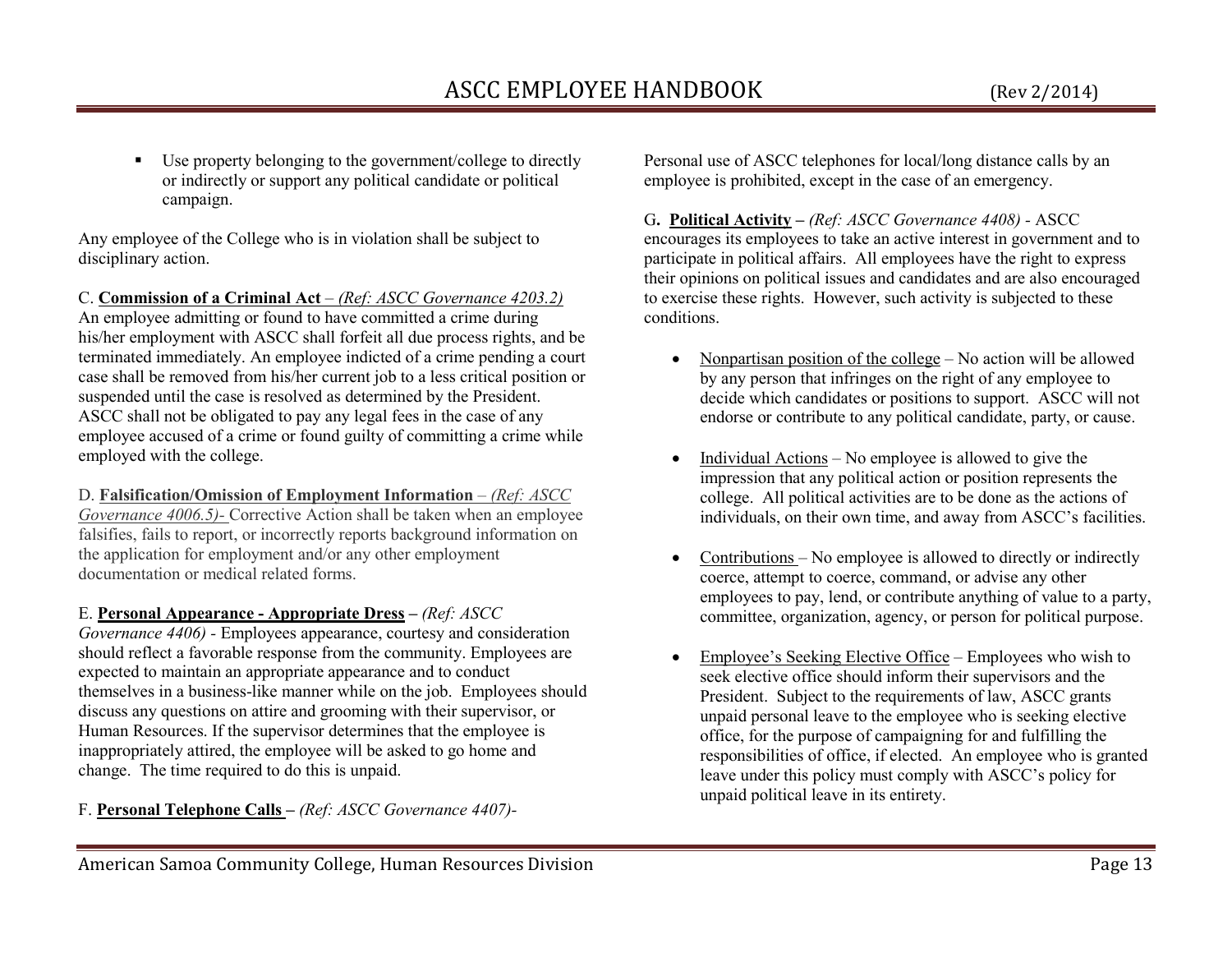H. **Personal Mail** – *(Ref: ASCC Governance 4409) -* ASCC employees shall not use ASCC as their personal mailing address. All mail, including personal mail, delivered to this address will be opened and routed to the addressee. The employee will be allowed 30 days to correct the issue before disciplinary action is taken.

I. **Acceptable use of ASCC email and Internet Services** - *(Ref: ASCC Governance 4410) -* ASCC's e-mail system is the property of the College, is strictly intended for business purposes, and must not be used for personal reasons or entertainment. Use of the Internet for personal business may result in the loss of that privilege, or discipline. Further, the college will not tolerate individual abuse through the accessing of chat rooms, or pornographic or other inappropriate materials. Such action may result in discipline of the employee.

J. **Acceptable and Safe Use of Equipment and Property** – (*Ref: ASCC Governance 4411) -* Employees of ASCC will not directly or indirectly use or allow the use of property, equipment, or supplies belonging to the college or located on ASCC premises for any purpose other than college business, unless special permission is obtained from the President. Further, no employee shall willfully alter, mutilate, abuse, or waste any property, equipment, or supplies belonging to ASCC or located on college property. The improper, careless, negligent, destructive, or unsafe use or operation of equipment or vehicles can result in disciplinary action, up to and including termination.

K. **Non-Discrimination -** *(Ref: ASCC Governance 4209) –* 

 ASCC prohibits discrimination against any person on the basis of race, religion, gender, color, ancestry or national origin, age, political opinion, sexual orientation, marital status, veteran status, or physical or mental disability of otherwise qualified individuals. This non-discrimination policy applies to and includes, but is not necessarily limited to, employment practices, educational programs, student admissions, and

access to services. The college will abide by all applicable requirements of local and federal law prohibiting discrimination.

- 1. Non-Discrimination is recognized as a violation of Title VII of the Civil Rights Act of 1964:
- 2. The Pregnancy Discrimination Act of 1978 defines Pregnancy Discrimination as Unlawful Sex Discrimination. Pregnancy shall be treated as a temporary disability, and the physical requirements of the job description, and the policies pertaining to FMLA and reinstatement of their job after temporary disability must be explained to the employee, who will sign a form indicating an understanding of these policies.
- 3. The Age Discrimination in Employment Act of 1967 (ADEA), as amended, protects individuals, whether employees or job applicants, who are 40 years of age or older, from employment discrimination based on age. Under ADEA, it is unlawful to discriminate against any individual because of their age with regard to any term, condition, or privilege of employment, including, but no limited to hiring, firing, promotion, layoff, compensation, benefits, job assignment, or training.

L. **Harassment and Sexual Harassment** *(Ref: ASCC Governance 4211)*  ASCC will not tolerate harassment, including sexual harassment, which is contrary to basic standards of conduct between individuals and is prohibited by Equal Employment Opportunity Commission and local statues. All forms of harassment which create an offensive working environment are forbidden, including but not limited to insulting, intimidating or discourteous conduct, as well as derogatory jokes or comments relating to race, color, religion, sex, age, disability, national origin, sexual orientation, or other protected status under applicable employment laws.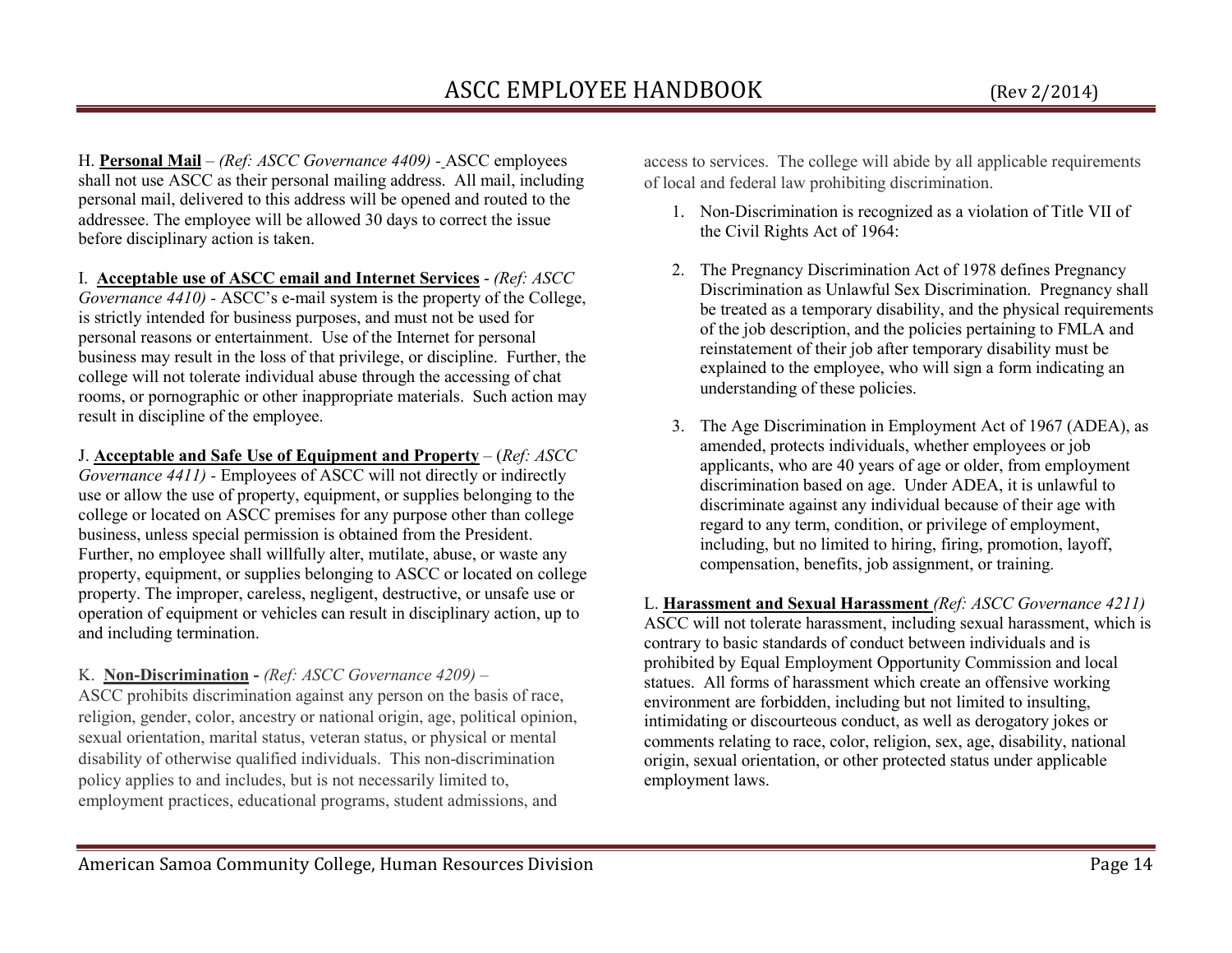With respect to sexual harassment, it is recognized as a violation of civil rights laws and U.S. Equal Opportunity Commission Rules. The Equal Employment Opportunity Commission has issued Guidelines defining unlawful sexual harassment as: Unwelcome sexual advances, requests of sexual favors and other verbal or physical conduct of a sexual nature

# 3. **Quid Pro Quo** -

constitute sexual harassment when:

- a. Submission to such conduct is made, either explicitly or implicitly, a term or condition of an individual's employment.
- b. Submission to or rejection of such conduct by an individual is used as the basis for employment decisions affecting such individual.
- 4. **Hostile Environment** Such conduct has the purpose or effect of substantially interfering with an individual's work performance or creating an intimidating, hostile, or offensive working environment.

M. **Off the Job Conduct** - *(Ref: ASCC Governance 4412) - ASCC*encourages its employees to cultivate personal qualities which characterize a good employee's loyalty to ASCC – a sense of responsibility for the public trust and standard of personal deportment which is a credit to the individual themselves and to the service. Off-thejob conduct is a concern to ASCC if it reflects adversely upon the dignity, integrity, and prestige of the College.

N. **Punctuality – Reporting of Attendance** *(ASCC Governance 4400.B)*  All employees must notify their department head/supervisor of their expected lateness or absence and provide a reason prior to the beginning of the employee's shift. Subsequent written documentation supporting the reason for lateness or absence may be required. Except in rare and unusual cases, a failure to report prior to the beginning of a shift will

render the lateness or absence "unexcused", regardless of any later justification or reason that may be offered. An excuse will not be given until the reason is properly considered by the supervisor; reporting of attendance will not be an automatic excuse.

O. **Making up Time** *(ASCC Governance 4400.1) -* An employee who reports to work late should make every effort to make up the time on the same day. Time lost during any one payroll period because of tardiness or absence must be made up during the same period.

#### **VII. PAYROLL INFORMATION**

**A. Direct Deposits-** An authorization form shall be obtained from and submitted to the Finance Office.

**B. Paychecks -**All employees of ASCC are paid on a biweekly basis. If a payday falls on a holiday, earning is dated and checks distributed on the day before the holiday. The earning statement on each pay stub shows base pay, gross, and net (take home) pay, differential, overtime, and deductions. The four major deductions for career service employees are: federal taxes, local taxes, social security taxes, and retirement.

**C. Pay Periods (***Ref: ASCC Governance 4606)* - Pay period is composed of two consecutive weeks, beginning midnight on Sunday and ending 11:59 p.m. Saturday. The normal work week consist of 40 hours scheduled between Sunday and following Saturday. An individual's working hours and workdays depend on division/department requirements and the nature of the position held.

D. **Time Sheet Reporting** – *(Ref: ASCC Governance 4400.3) -* All employees including those on career service, temporary hire, and contracts must record their attendance on a bi-weekly timesheet. The hours reported must accurately reflect the actual time that employees report to and leave the workplace each day. Timesheets shall be signed by the supervisor or the person delegated in his/her absence and delivered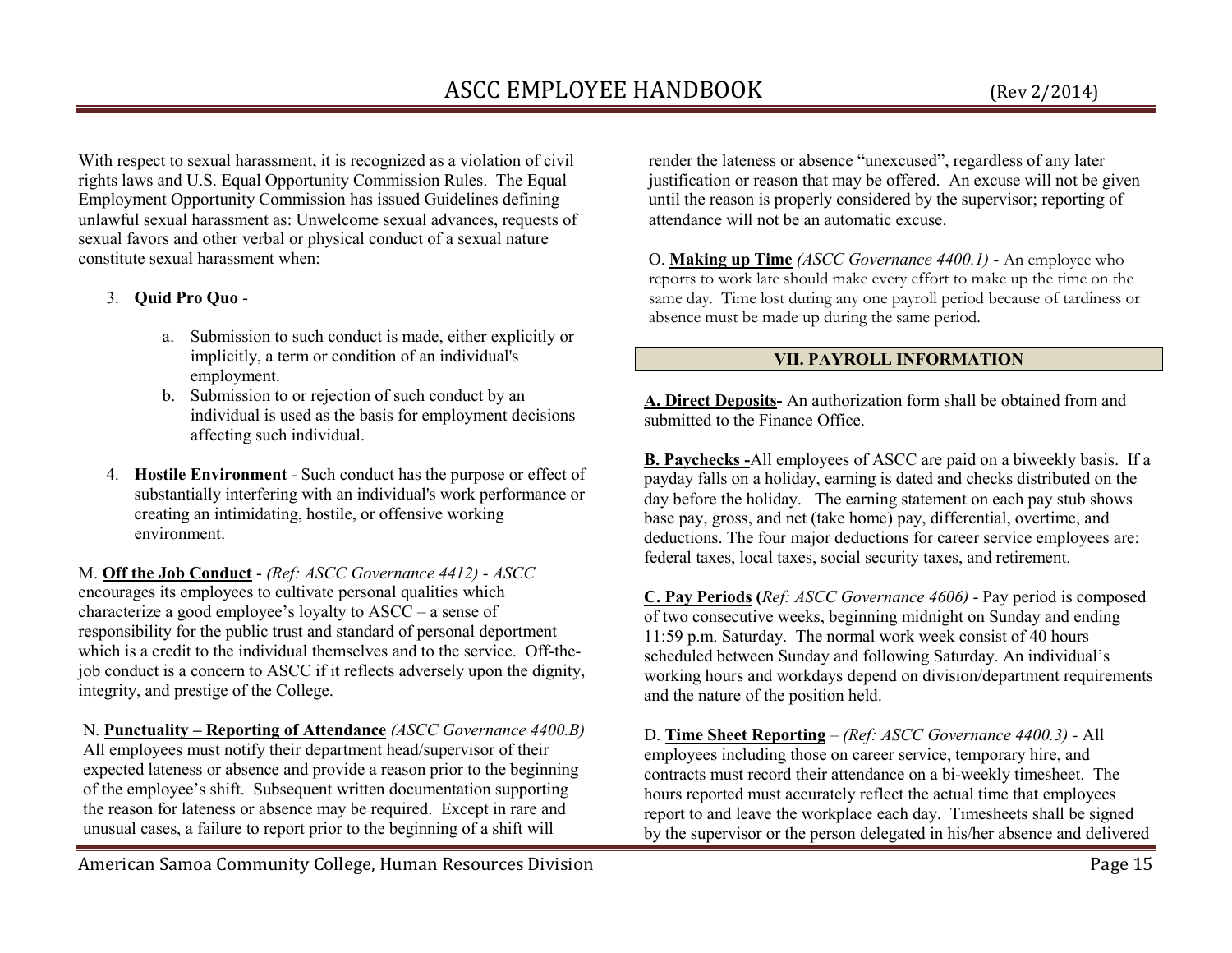to Human Resources not later than 9:00a.m. Monday following the end of the bi-weekly pay period. All reports will be submitted using ASCC HR 4400, unless timesheets require additional information as for allocation of cost to the program, or authorization for compensation/ overtime. Human Resources will send out email notification to all ASCC employees prior to timesheet submissions being due.

E. **Time Sheets** (*Ref: ASCC Governance 4608) -* Each employee is responsible for keeping and submitting a time sheet every two weeks. Willful falsification of time sheets is grounds for disciplinary action. Time sheets on file with Payroll and Human Resources are considered the official records of attendance for ASCC personnel.

F. **Overtime** (*Ref: ASCC Governance4605 and 4605.1)-* ASCC employees shall not work overtime on a regularly scheduled basis unless requested to do so by Division Director/Dean and approved by the appropriate Vice President, CNR Dean/Director and/or President. Overtime must be requested and approved in advance before actual work commences.

> 1. Non-exempt employees, GS11 and below are eligible for time and 1½ pay of overtime work calculated on an hourly basis as receive overtime payment.

2. Exempt employees, GS 12 and above, as also determined under the definitions of the Fair Labor Standards Act, may be compensated for overtime and receive compensatory time. (See also "Compensatory Time")

G. **Compensatory Time** *(Ref: ASCC Governance 4605.1)-*

Compensatory time-off shall be requested in writing and approved by the President within three days prior to scheduled work date.

1. Accrued Compensatory Time – Employee may not accrue more than 120 hours maximum. Any hours above the maximum shall

be requested and paid during the last pay period of June and December of each year. This maximum (120 hours) is not an annual accumulation; it is over the duration of the employee's aggregate service.

- 2. Use of Compensatory Time Employee may request leave using compensatory time within a "reasonable period" after it is requested, if its use does not unduly disrupt daily operations.
- 3. On termination/resignation from ASCC.

# H. **Night Differential/Shifts** (*Ref: ASCC Governance 4607) -*

 Employees regularly scheduled to work between 6:00 p.m. and 6:00 a.m., may be qualified to receive night differential in addition to regular salary. Information on the amount of such payment is available through the Business Office.

## I. **Pay Increases/Step Increments** – (*Ref: ASCC Governance 4604)*

1. Pay increases can be received by employees who are promoted or whose position is reclassified.

 2. Step Increment - Every employee is entitled to an annual stepincrement increase if they meet the pre-requisite of a satisfactory performance evaluation and the step increment is recommended by the supervisor.

 3. Denied Increment – An employee denied an increment because of substandard performance, may subsequently receive an increase as of the date the performance has been brought to standard and continued for a period of three (3) months. The employee's increment date will be adjusted accordingly.

# **VIII. EMPLOYEE BENEFITS**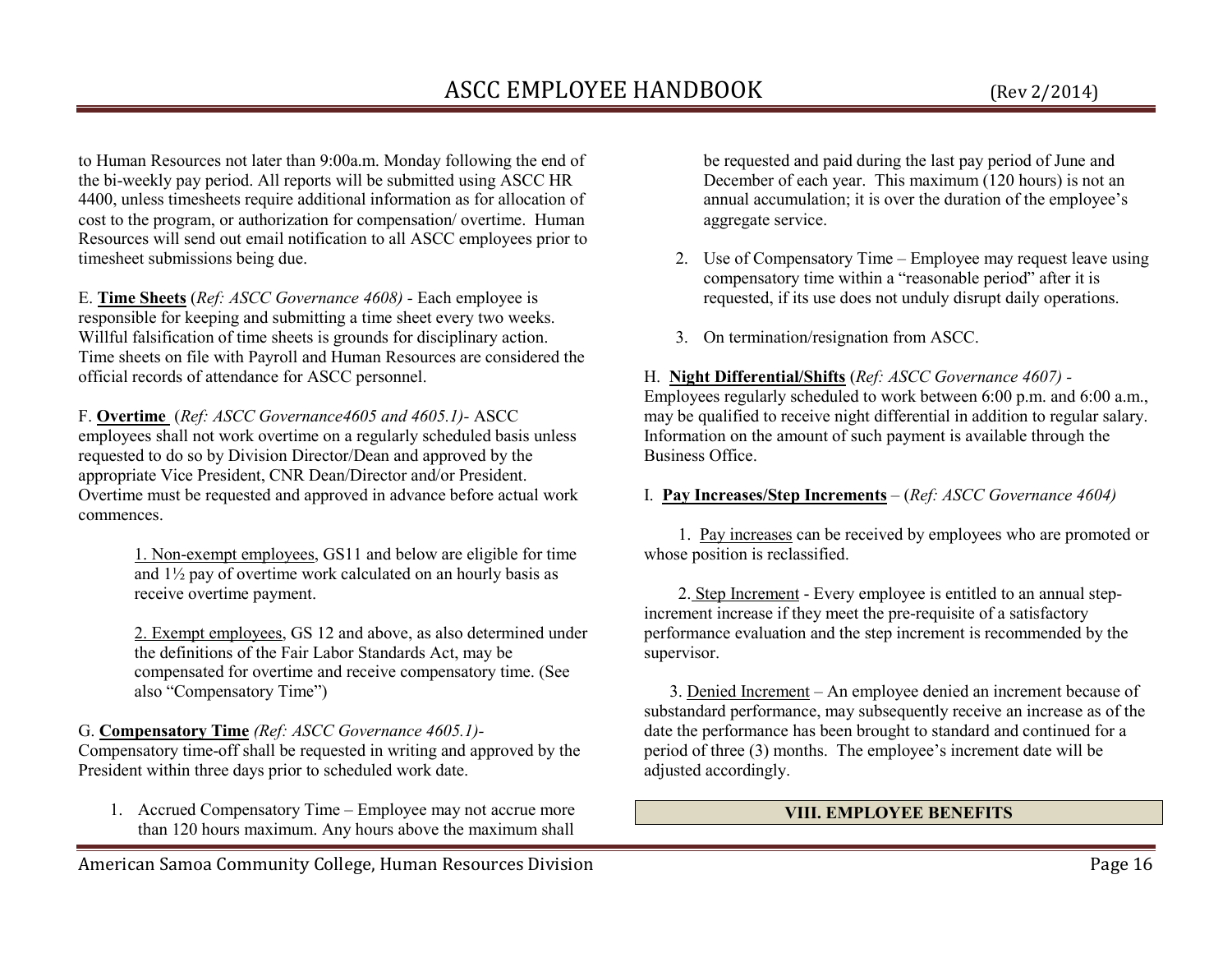*\* Please Note:* ELIGIBILITY FOR MOST BENEFITS DEPENDS ON THE EMPLOYMENT STATUS OR TERMS OF APPOINTMENT.

 New staff/faculty members must meet with a Human Resources staff to ensure all required documents for benefits are met.

**A. Annual Leave** *(Ref: ASCC Governance 4500- career service, 4130 – contract specialists) -*ASCC encourages and requires each employee to take annual leave entitlement as paid time off away from work.

> 1. A permanent staff employee shall be entitled to annual leave only after having been employed for a continuous period of 30 days under one or more appointment without a break in service. Annual leave is credited every pay-period for those whose appointed staff position is noted in the table below:

| Cumulative Years Employed by the<br>College, Military, Am. Samoa | Annual Leave<br>Hours awarded |
|------------------------------------------------------------------|-------------------------------|
| Government                                                       |                               |
| $1 - 3$ years of creditable services                             |                               |
| $3+ - 15$ years of creditable services                           |                               |
| 15+ years of creditable services                                 |                               |

2. Contract Specialists with annual leave benefits from off-island shall be credited 8 hours of annual leave per pay period.

3. One year contract employees hired with benefits will be credited 4 hours of leave every pay period.

4. Faculty appointments – will not receive annual leave.

5. Maximum Accumulation of unused accrued annual leave may not exceed a total of 480 hours or 60 days at the beginning of the first pay period of each calendar year. Any leave in excess shall be forfeited. Annual leave carried forward shall be done at the end of each year or December 31<sup>st</sup>.

6. Leave Request – Annual leave must be requested in advance and will be granted insofar as the needs of the division/department will permit. Approval of leave shall be completed within **three days of taking leave.** 

7. granting of Leave – Leave will be granted and approved as follows:

 Approving Authority Total Hours Requestedo President

| o President                                                                                                                                                                                                                                                                                                                        | $161 +$ Hours               |
|------------------------------------------------------------------------------------------------------------------------------------------------------------------------------------------------------------------------------------------------------------------------------------------------------------------------------------|-----------------------------|
| o VP's and Dean Director CNR                                                                                                                                                                                                                                                                                                       | $25 - 160$ Hours            |
| $\mathbf{r}$ $\mathbf{r}$ $\mathbf{r}$ $\mathbf{r}$ $\mathbf{r}$ $\mathbf{r}$ $\mathbf{r}$ $\mathbf{r}$ $\mathbf{r}$ $\mathbf{r}$ $\mathbf{r}$ $\mathbf{r}$ $\mathbf{r}$ $\mathbf{r}$ $\mathbf{r}$ $\mathbf{r}$ $\mathbf{r}$ $\mathbf{r}$ $\mathbf{r}$ $\mathbf{r}$ $\mathbf{r}$ $\mathbf{r}$ $\mathbf{r}$ $\mathbf{r}$ $\mathbf{$ | $\sim$ $\sim$ $\sim$ $\sim$ |

o Deans, Directors, CNR Coordinator, 1-24 Hours Program Directors

8. Leave Charges – Leave days are charged to an employee's account only for absence on regular workdays. Leave is not charged for absence on holidays or other authorized non-work days.

9. Minimum Charges – One hour is the minimum charge for annual. After one hour, additional charges may be made in multiples of ½ hour. Absences on separate days are not combined.

10. Payment of Leave – When an employee resigns or otherwise, terminates his/her position with ASCC, he/she will be paid for any unused annual leave. However, if more annual leave was used than was earned, the annual leave overuse will be deducted from the last check.

B. **Sick Leave** – *( ASCC Governance 4501) -*All ASCC employees entitled to sick leave will be credited 4 hours per pay period. Sick leave shall not be used until it has been earned. Sick leave may be used to cover required periods of absences from employment for the following: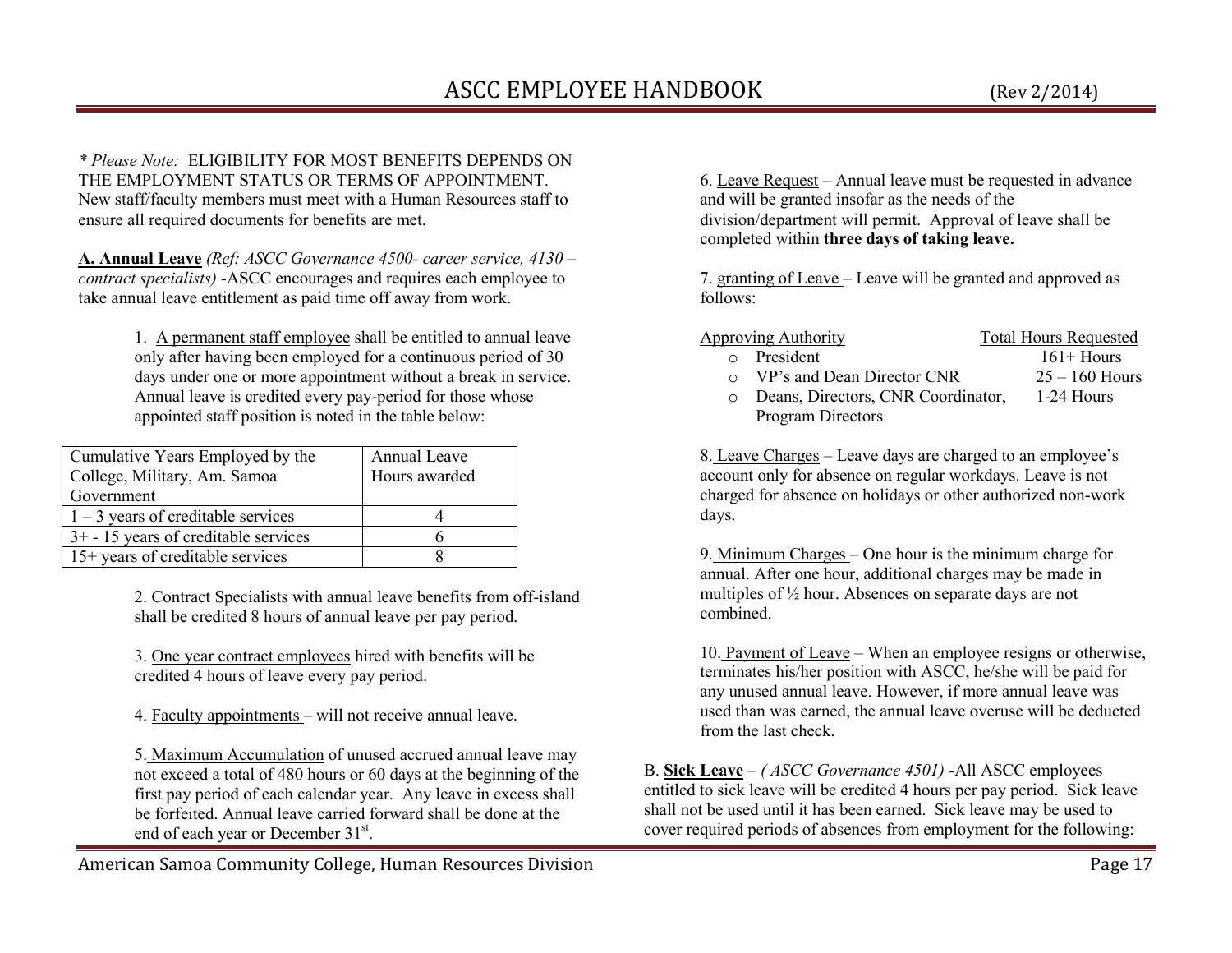- $\triangleright$  To supplement worker's compensation benefits
- Personal illness, bodily injury, maternity, or other chronic diseases diseases
- > Immediate family or personal medical or dental<br>connectments, which connect be selected at time appointments, which cannot be scheduled at times other than during working hours
- > Temporary emergency care of ill or injured members of the<br>
smallowed's immediate family for a limited nexical of time: employee's immediate family for a limited period of time; however, the use of sick leave may be extended to cover unusual circumstances provided prior approval is obtained from the appointing authority.

1. Immediate family includes: parents, stepparents, grandparents, children, stepchildren, brothers, sisters, and employee spouse.

2. Notification of Supervisor/Work: Employee is responsible for notifying his/her supervisor prior to or within one hour of scheduled start time of when unable to report to work due to illness or appointments.

3. Medical Certification: The supervisor may require the employee to provide a medical certificate before granting sick leave request. In some instances, it may be necessary for the employee to obtain a medical documentation certifying he/she is able to perform all job duties before returning to work.

4. Unused Sick Leave – continues to accumulate over the length of service.

5. Payment of Sick Leave – payments will be made upon resignation or termination. The payment is determined according to established formula approved by local statues and used by Human Resources.

C**. Holidays** - (*Ref: ASCC Governance 4605*) -The college shall observe the following public holidays as designated by statute, and any other day off established by a Governor's proclamation. These holidays are considered official paid holidays for ASCC employees. All ASCC employees eligible are entitled to take a holiday with pay on the following occasions:

New Years  $1<sup>st</sup>$  of January Martin Luther King Day  $3<sup>rd</sup>$  Monday in January Washington's Birthday  $3<sup>rd</sup>$  Monday in February Good Friday Friday Friday before Easter Sunday American Samoa Flag Day April 17<sup>th</sup> Memorial Day Last Monday in May<br>Independence Day July 4<sup>th</sup> Independence Day July  $4^{\text{th}}$ <br>Manu'a Island Cession Day July  $16^{\text{th}}$ Manu'a Island Cession Day Labor Day 1<sup>st</sup> Monday of September Columbus Day 2<sup>nd</sup> Monday in October Veteran's Day  $2<sup>nd</sup>$  Tuesday in November Thanksgiving  $4<sup>th</sup>$  Thursday in November Christmas Day December 25<sup>th</sup>

## **HOLIDAY DAY OBSERVED**

**D. Health or Medical Insurance -** The primary health/medical insurance for ASCC employees is provided by the LBJ Medical Hospital. The coverage allows the employee to pay residential rates versus nonresidential rates.

E. **Family Medical Leave** – (*Ref: ASCC Governance 4502) -* The federal Family Medical Leave Act (FMLA) and ASCC's FMLA in combination with a wide array of College benefits, provide employees with the opportunity to balance the needs of the family with needs of work. Childbirth, adoption, child care, caring for ill children, spouse, and parents are challenges faced by many employees. Since the integration of these laws and policies, it has been quite complicated. Employees are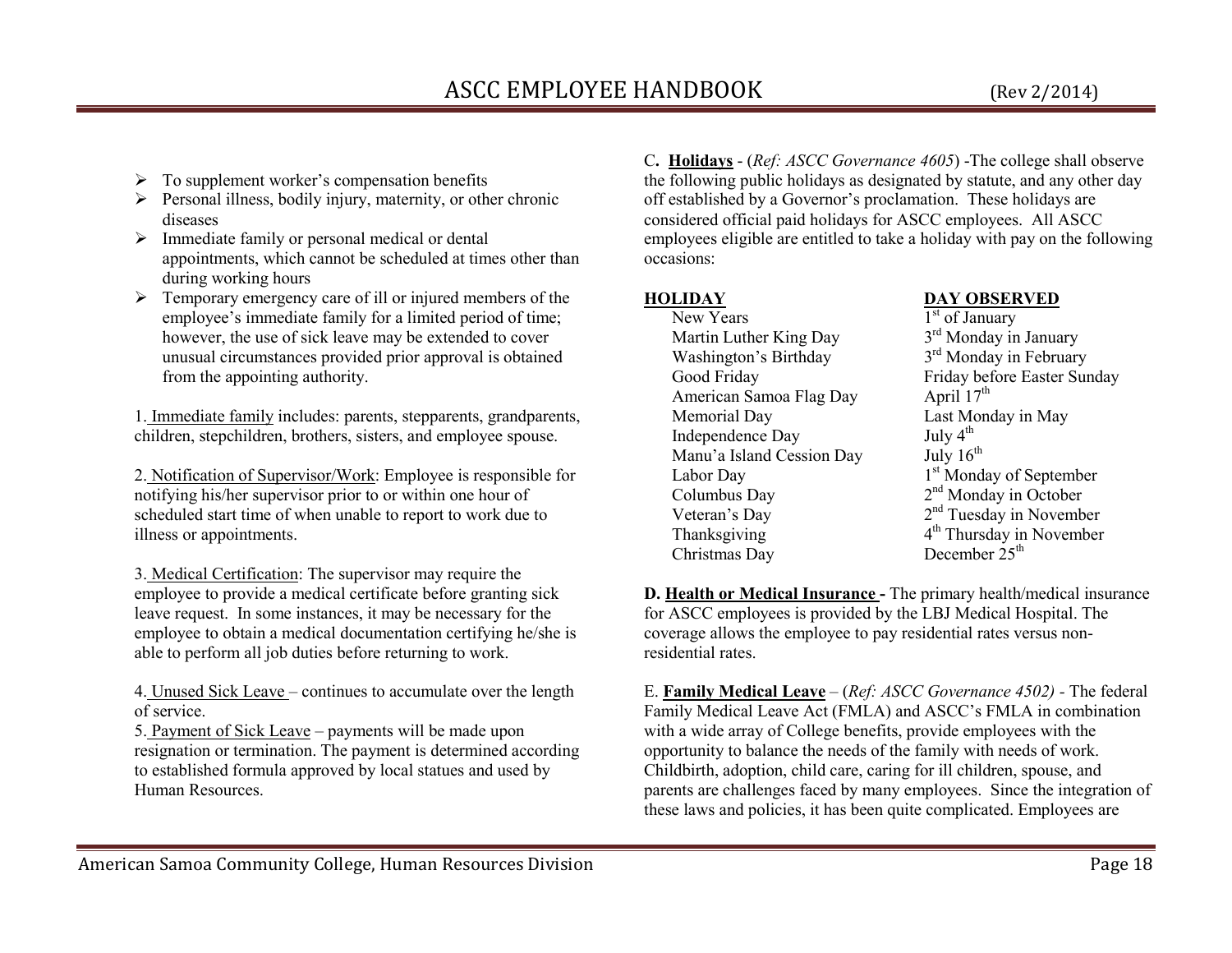encouraged to visit with Human Resources staff for information pertaining directly to their individual situation.

F. **Shared Leave Contributions** - (*Ref: ASCC Governance 4509) -* All eligible ASCC employees with leave benefits may donate accrued sick or annual leave to eligible employees in need. The program covers employees' certified with a serious illness or injury that requires care of a physician through inpatient or home health care or defined under the Family Medical Leave Act. The medical certification must designate the employee as the caregiver.

G. **Retirement** – *(Ref: ASCC Governance 4508. ASCA Title 7, Chapter 14) -* The American Samoa Government plan provides retirement benefits for ASCC employees' eligible (career service/permanent) for this benefit. Visit the Human Resources Office for more information and benefit calculations.

H. **Social Security F.I.C.A** – ASCC employees are covered by social security, and social security taxes will be deducted from the pay check. The taxable wage base and tax rate are subject to a periodic adjustment as result of new federal regulations.

I. **Tenure Awards** - *(ASCC Governance 4307.D)* - Personnel eligible for the tenure award must submit a request in writing to the Human Resources Division via their division/department supervisors for the release of the certificate. The request will provide Human Resources Division with written authorization and documentation that the award is to be paid to the member and a copy submitted to the Business Office. Effective on and after January 6, 1980, employees who are awarded service certificates will receive a tenure award in cash as follows:

| Twenty year certificate | \$500 |
|-------------------------|-------|
| Think, cross somillaots | 0750  |

•Thirty year certificate \$750<br>Forty year certificate \$1,000 •Forty year certificate

•Retirement certificate \$100

#### **IX. GENERAL EMPLOYMENT POLICIES, REGULATIONS & PROCEDURES**

*Employees of ASCC shall familiarize themselves with this policies, regulations & procedures during their employment with the College.* 

A. **Work Hours (Traditional)** – *(Ref: ASCC Governance 4402) -* The college working hours are from **7:30 AM to 4:00 PM.** All employees are entitled to a 30-minute lunch break and two 15-minute coffee breaks, one in the morning and one in the afternoon. Employees shall be notified in writing of any changes to this schedule.

B. **Work Schedule (Alternative) –** *(Ref: ASCC Governance 4403) -* An alternative work schedule offers another option for working hours, and it applies to all regular full time employees working a regular forty (40) hours a week, Monday through Friday. Provided they fall under the following condition: A shift worker; an employee's performance is negatively affected by the regular work schedule, and the alternate work schedule does not disrupt the operations and mission of the college. Further clarification on this policy shall be provided by Human Resources.

C. **Break Periods** – *(Ref: ASCC Governance 4404) -* Full-time, nonexempt employees are to be granted two work breaks during the workday. These work breaks are to be limited to no more than 15 minutes each and should not be allowed earlier than one hour after the beginning of the workday or later than one hour before the close of work day. Specific times for taking work breaks by an employee will be contingent on the workload at the discretion of the supervisor.

B. **Docking of Pay** – *(Ref: ASCC Governance 4400.2) -* Employees who are consistently late in reporting to work may have their pay docked under certain circumstance. Employees whose cumulative absences from work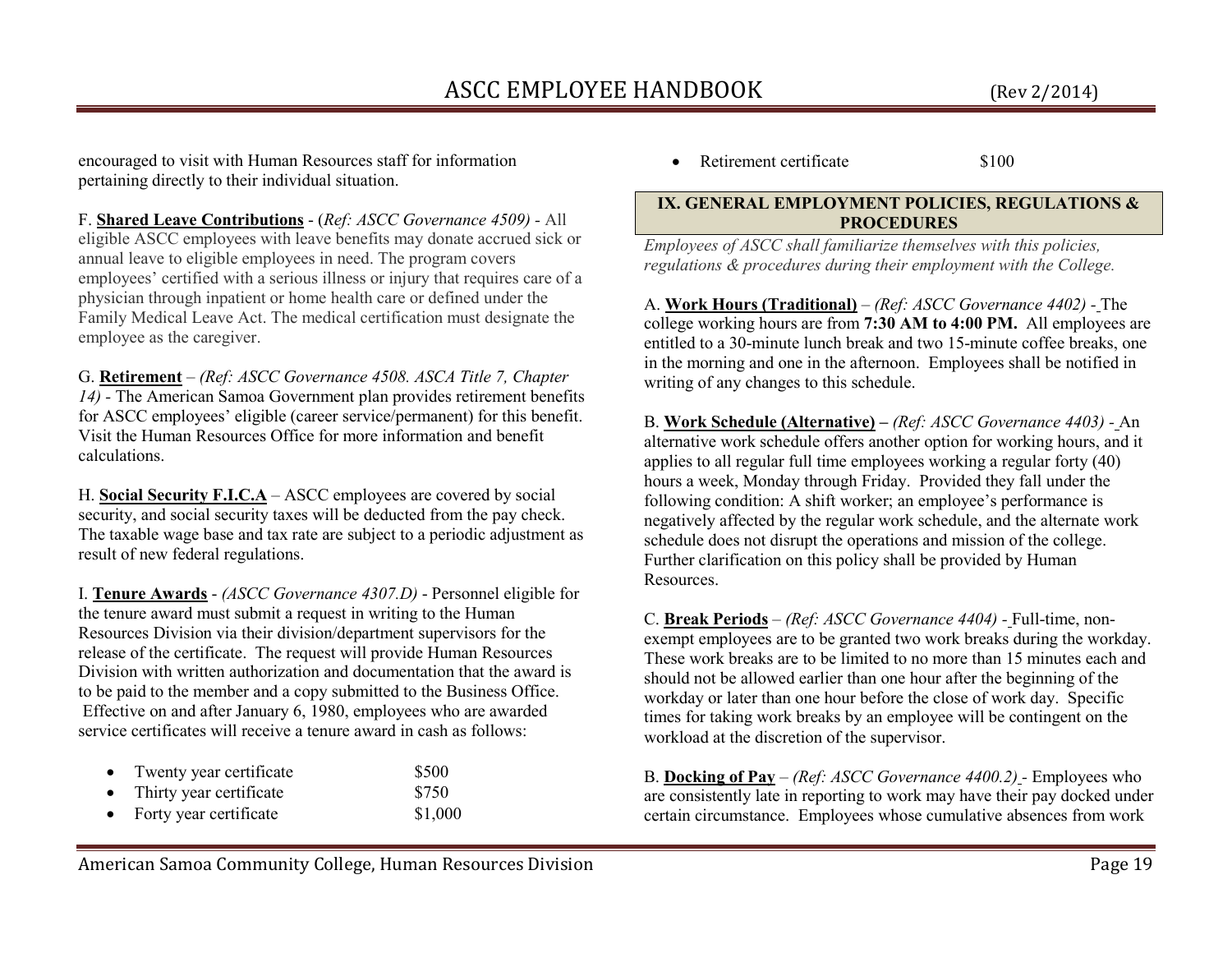up to thirty (30) minutes or more in one work week may have time deducted from their paycheck upon approval by their Division

D. **Time Clocks** – *(Ref: ASCC Governance 4400.4) -* Personnel required to punch a time clock to record their attendance each day, shall do so at the beginning and at the end of each work day, and during their lunch break when leaving the campus. The employee is required to personally punch his/her own time card "**no exceptions".** Failure to punch in or punch out at the assigned clock location or to follow clocking instructions may result in time pay being docked. Employees are specifically prohibited from punching another employee's time card. Violation of this policy will result in disciplinary action.

Dean/Director.

E. **Official Travel** – *(Ref: ASCC Governance 3016) -* All college official travel shall be properly authorized based on the availability of funds by the President. If approval is not obtained before departure, travelers shall be liable for the expenses incurred. Travel shall be reported in writing after every official trip, and reimbursed in accordance with the procedures of this policy. Personal travel is not to be charged to, or temporarily funded by the College. When an employee travels under the sponsorship of another organization, travel expenses shall not be charged to the ASCC account.

F. **Exceptions to Travel** – (*Ref: ASCC Governance 3016.1) -* Under extenuating circumstances, the President of the College or designated authority may approve exceptions to travel policy. The exception must specify the circumstances or need, dates of travel, and the name of the individual to whom the exception is granted. When approved, the reimbursement is limited to the actual costs incurred and must be supported by receipts.

G. **Orientation of Employee** *(Ref: ASCC Governance 4007) -* A new employee shall undergo an orientation to acquaint themselves with

ASCC's policies & procedures, his/her job, and any internal and external working relationships.

H. **Probationary Period** (*Ref: ASCC Governance 4007.2) -* As a final test of employability, in positions of original appointment, promotion, or transfer to a class that has different qualifications, a probationary period shall be required. During this period, the employee has no right to expect continued employment in that position and employment can be terminated at any time. Employment beyond the probationary period is contingent upon a satisfactory evaluation of the employee's performance.

> 1. **Extension of Probation** *-* If a Department Dean/Director requires some additional time to make a final determination about the fitness of the probationary employee for the job, such extension shall not exceed three months. At the end of that period a final determination about the continued employment of the probationary employee will be made. Extension of probation shall be approved by the President of the College via Human Resources Department at least 30 days before the employee's probationary period is to expire.

2. **Notification of Successful Completion of Probation** - A recommendation for continued employment from the probationary employee's supervisor shall be sent to the employee informing them that they have successfully completed their probationary period. *The achievement of the one-year anniversary date does not automatically signal the end of the probationary period***.** An employee will be on probation status until Human Resources receives notification. The grievance and appeal procedures are not available to probationary employees, with the exception of those employees who claim and provide evidence that **unlawful** discrimination has resulted in their being adversely affected.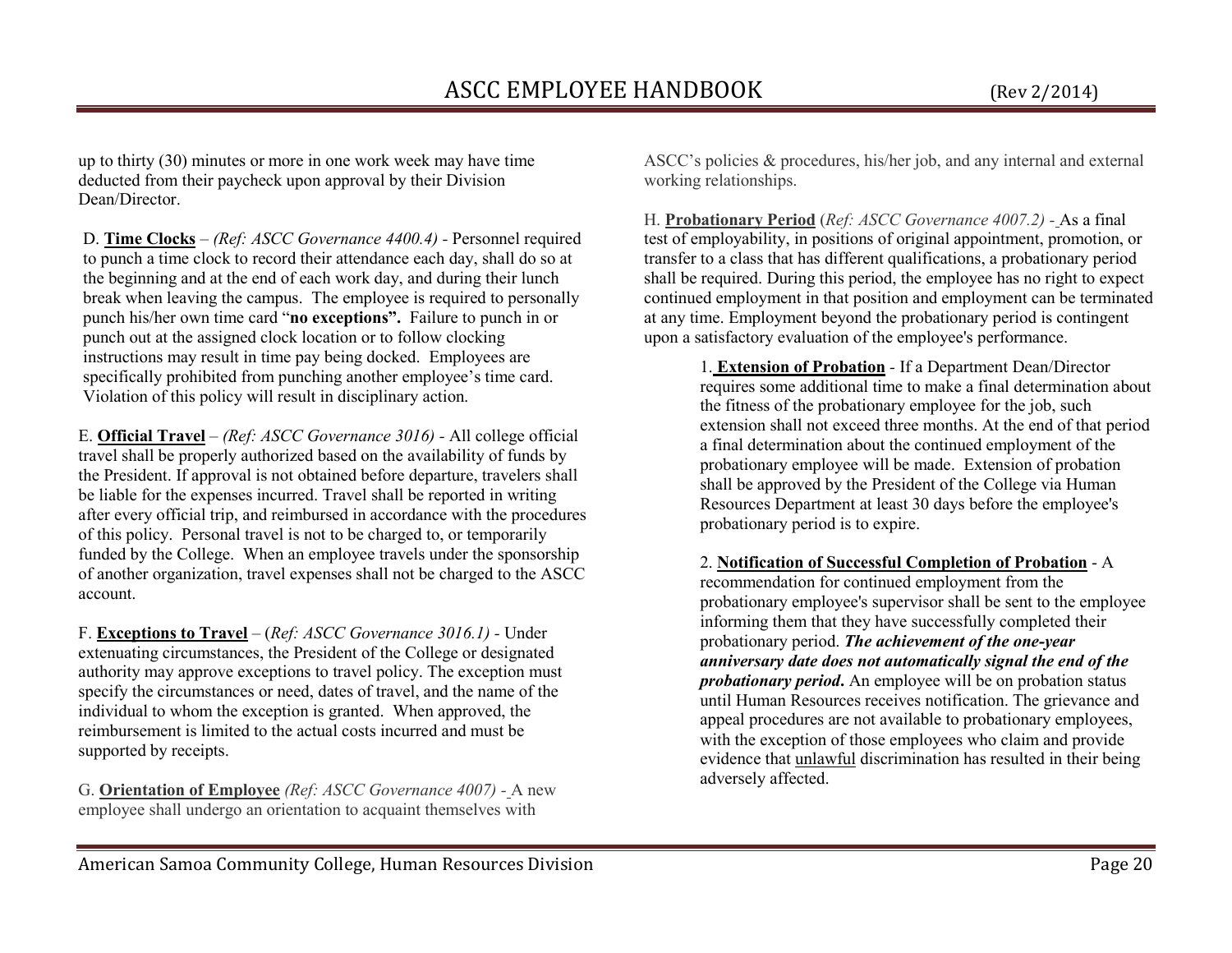I. **Reemployment of Retired Employees (***Ref: ASCC Governance 4008.6) -* An employee who is retired and receiving a pension from ASG may be reemployed under conditions where no other can fulfill the job requirement offered. The rehire will be in compliance with ASAC Chapter 3, Title IV. Human Resources will notify the ASG Retirement Office to cancel their annuity for the duration of employment.

# **J. Promotion -** *(Ref: ASCC Governance 4009)*

- 1. Eligibility No employee shall be eligible to be promoted until he/she gains permanent status; however, a probationary employee may be admitted to a promotional examination if the announcement for the position has an established closing date and if the employee has served three months of their probationary period. Employees who are otherwise qualified will be admitted to promotional examination if they are within two months of the experience required by the minimum qualifications and are assigned to a position which provides qualifying experience.
- 2. Unsatisfactory Performance A permanent employee who is promoted and fails to satisfactorily complete the probationary period shall be given 15 days written notice no earlier than 90 days after assuming the position. The President will notify the employee of the date he/she will revert to his/her former classification.
- 3. <u>Rules of Promotion</u> This rule applies in determining the grade level and salary for promotion.

K. **Lateral Movement/Reassignment** *(Ref: ASCC Governance 4009.1) -* The President shall approve all lateral movement of ASCC employee by reassignment of a permanent or contract employee from one position to

another class within ASCC. If reassignment includes a promotion, the rules governing promotion apply.

L. **Demotion** *(Ref: ASCC Governance 4009.3) -* An employee who is demoted as a result of disciplinary or non-disciplinary, voluntary or nonvoluntary reasons may not receive pay at a higher rate than he or she received before demotion.

**M. Veteran's Preference –** *(Ref: ASCC Governance 4100) -* Veterans shall receive preferential consideration in open competitive examinations as follows:

- 1. Ten additional points to a disabled veteran. The preference shall be used in open competitive examination only and not in promotional examination.
- 2. Five additional points to a veteran or the unmarried widow of a veteran. The preference shall be used in open competitive examination only and not in promotional examination

**N. Outside Employment** *(Ref: ASCC Governance 4206)-* ASCC employees shall not engage in or accept outside employment or render services with a person, firm, or corporation when such service or employment:

- 1. Is incompatible with the proper discharge of the duties and responsibilities of employment or would impair independence of judgment or actions in such employment; and
- 2. Involves such hours or work or physical effort that it would or could be reasonably expected to reduce the employee's quality or quantity of service to the College.
- **O. Intellectual Property** *(Ref: ASCC Governance 3026)*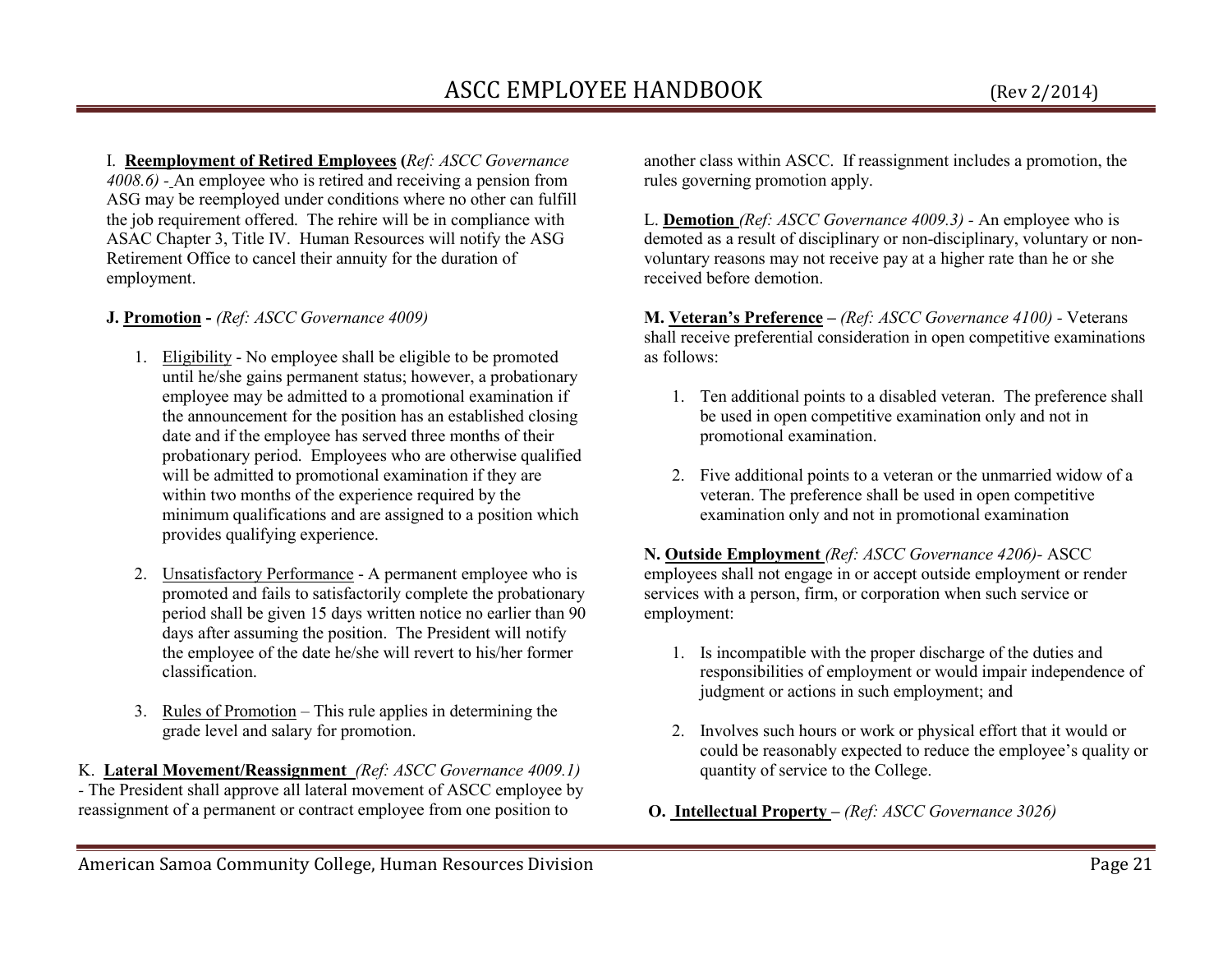- 1. Intellectual property created in whole or in part with College resources is subject to ownership by the College and the College retains the right to financial reward and claim for distribution governed by terms and conditions of an Ownership Agreement between the creator(s) and the College.
- 2. Intellectual property created with no College resources is the exclusive property of the creator(s) and the College has no interest in any such property and no claim to any financial reward or claim for distribution. (Resources: funds, electronics, materials, utilities, etc… of ASCC).
- 3. The use of College resources for personal gain or political promotion is inappropriate use of College resources and subject to reprimand.

# **X. COMMUNICATIONS**

**A. Communication Protocols –** *(Ref: ASCC Governance 3022) -* The College's approved organizational and department charts shall be used and implemented as the guide for communication protocols. Communication protocols shall abide the major organizational chart as a fundamental rule for college-wide matters, or a division organizational chart when an issue requires the attention of the division only.

**B. Communication with the Media** – *(Ref: ASCC Governance 3022.1)*  The President and authorized designee are responsible for all media relations for the American Samoa Community College. This includes disseminating all press releases and handling all press inquiries. Employees contacted by any media representation should direct these calls and inquiries in a timely fashion to the President or designee. As a courtesy, they should notify the division Supervisor, and/or the President's Office that a media representative has contacted them.

**C. Freedom of Expression** – *(Ref: ASCC Governance 3022.2)* 

American Samoa Community College, Human Resources Division **Page 22** 

Provides the opportunity for employees to engage in speech that is or may be perceived as related to the duties, responsibilities or administration of the American Samoa Community College; although these rights are protected under the First Amendment, ASCC has interests as an employer and a public agency in regulating the speech of its employees that may result in the unlawful release of confidential information or otherwise affect its mission. For the purposes of this policy, "confidential Information" means records or other information protected from public disclosure pursuant to federal or local law, or by court order or deemed by this agency to be exempt from disclosure pursuant to the Freedom of Information Act.

## **D. Official Correspondence –** *(Ref: ASCC Governance 3023)*

 Official correspondence shall be prepared on a pre-printed letterhead sheet containing the college logo, and official address. The letterhead shall only be used for official outgoing correspondence, signed by the President or designated staff/faculty authorized by the President to sign. There are two types of formats the college will use in preparation of official letters:

- •**Standard Business Letter - The standard business letter format shall** be used in preparing outgoing official correspondence of the college.
- • **Business Memorandum** is essentially an "internal" business letter usually called "memorandum", and shall be the key internal communication for the college.

## **XI. HEALTH AND SAFETY**

A. **Safety Violation** – *(Ref: ASCC Personnel Governance 4203.1C) -*  Willful violation of ASCC Safety rules that endangers the safety or any person or ASCC property.

> $\circ$  Violation of Safety Rules – Any violation of ASCC's posted or announced safety rules.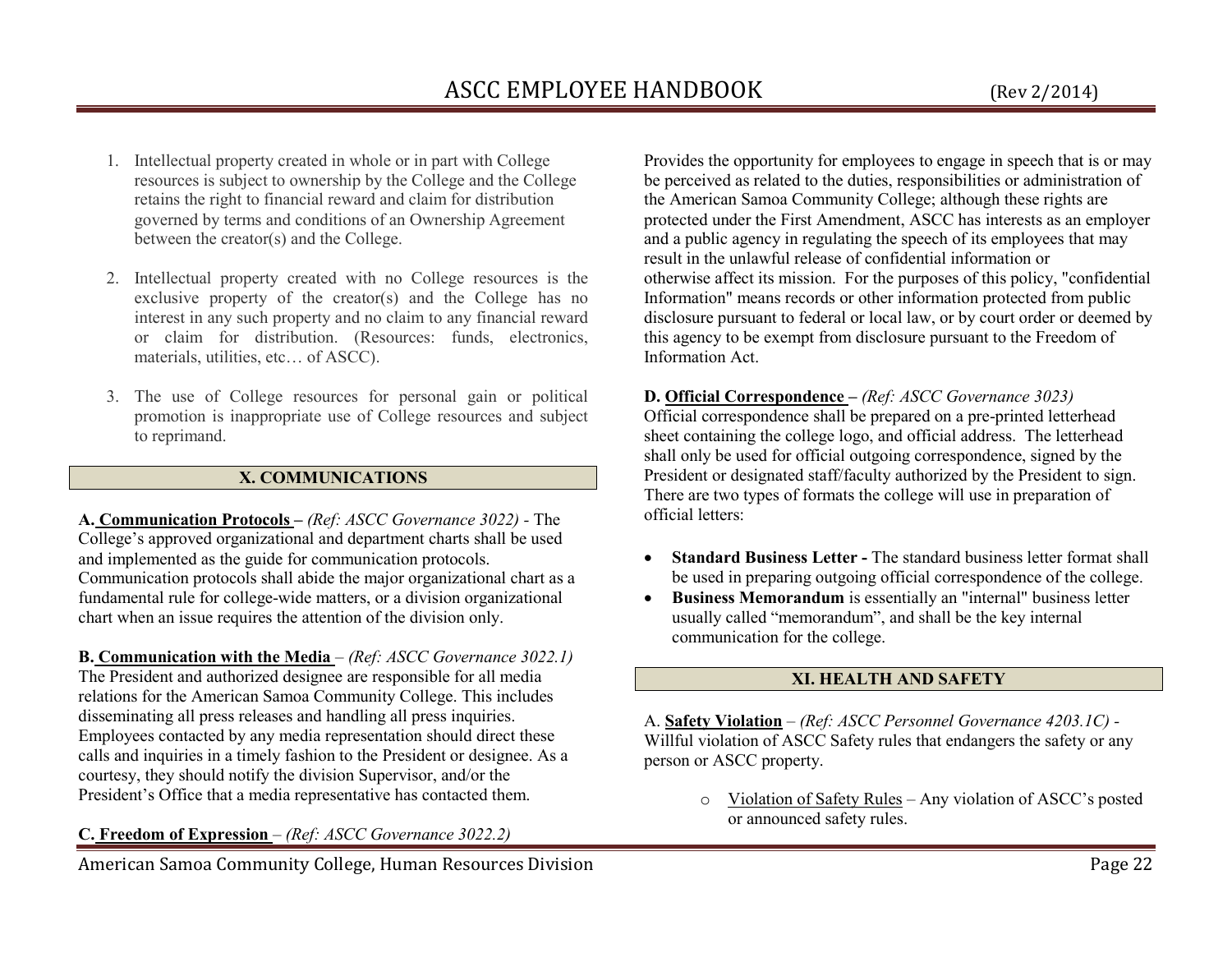o Accident – Failure to report accidents or equipment casualties immediately.

B. **Violence in the Workplace** *– (Ref: ASCC Governance 4207)-* "Acts of threats of violence" include conduct against persons or property sufficiently severe, offensive, or intimidating to alter employment conditions or to create a hostile, abusive, or intimidating work environment for any college employee/student. Such behavior can include oral or written statements, gestures, or expressions that communicate a direct or indirect threat of physical harm. Examples of conduct that may be considered "acts or threats of violence" prohibited under this policy include, but are not limited to following:

# 1. **Prohibited Behaviors**:

- oHitting, kicking, punching, slapping or shoving an individual.
- o Threatening to harm an individual or his/her family, friends, associates, or damage their property.
- o The intentional destruction or threat of destruction of property owned, operated, or controlled by the college.
- o Making harassing or threatening telephone calls, letters or other forms of written or electronic communications.
- o Use of foul language directed at another person in a threatening or hostile manner.
- o Intimidating or attempting to coerce an employee to do wrongful acts.
- o Harassing surveillance, also known as "stalking". The willful, malicious and repeated following of another person and

making a credible threat with intent to place the other person in reasonable fear

C. **Emergency Closing of the College Campus** *(Ref: ASCC Governance 6210) -* The President or designee shall have the authority to cancel classes and close the College because of extreme weather or other emergency conditions, after the Board of Higher Education has been notified.

D. **Campus Safety** *(Ref: ASCC Governance 6220) -* Accident prevention and efficient production go hand in hand. All levels of management have a primary responsibility for the safety and well-being of all employees, including students participating in their program. Safe practices on the part of all employees must be part of all operations.

E. **Security Inspections** *(Ref: ASCC Governance 6312) -* To maintain a work environment that is free of illegal drugs, alcohol, firearms, explosives, and other improper materials, ASCC prohibits the possession, transfer, sale or use of such materials on its premises.

Desks, lockers, and other storage devices may be provided for the convenience of employees, but remain the sole property of ASCC. ASCC at any time, either with or without prior notice shall inspect these when there is probable cause.

F. **Drugs and Alcohol on Campus Prohibited** *(Ref: ASCC Governance 6313) - ASCC* prohibits alcoholic beverages and narcotic drugs within all owned or leased college buildings, grounds, and vehicles. Violation of this policy results in automatic suspension of personnel from activities sponsored by the College.

G. **Smoke/Tobacco Free Environment (***Ref: ASCC Governance 6314) -* ASCC facilities are a smoke/tobacco free environment except in designated smoking/tobacco use areas and parking lots. Persons violating this policy shall be subject to appropriate disciplinary action.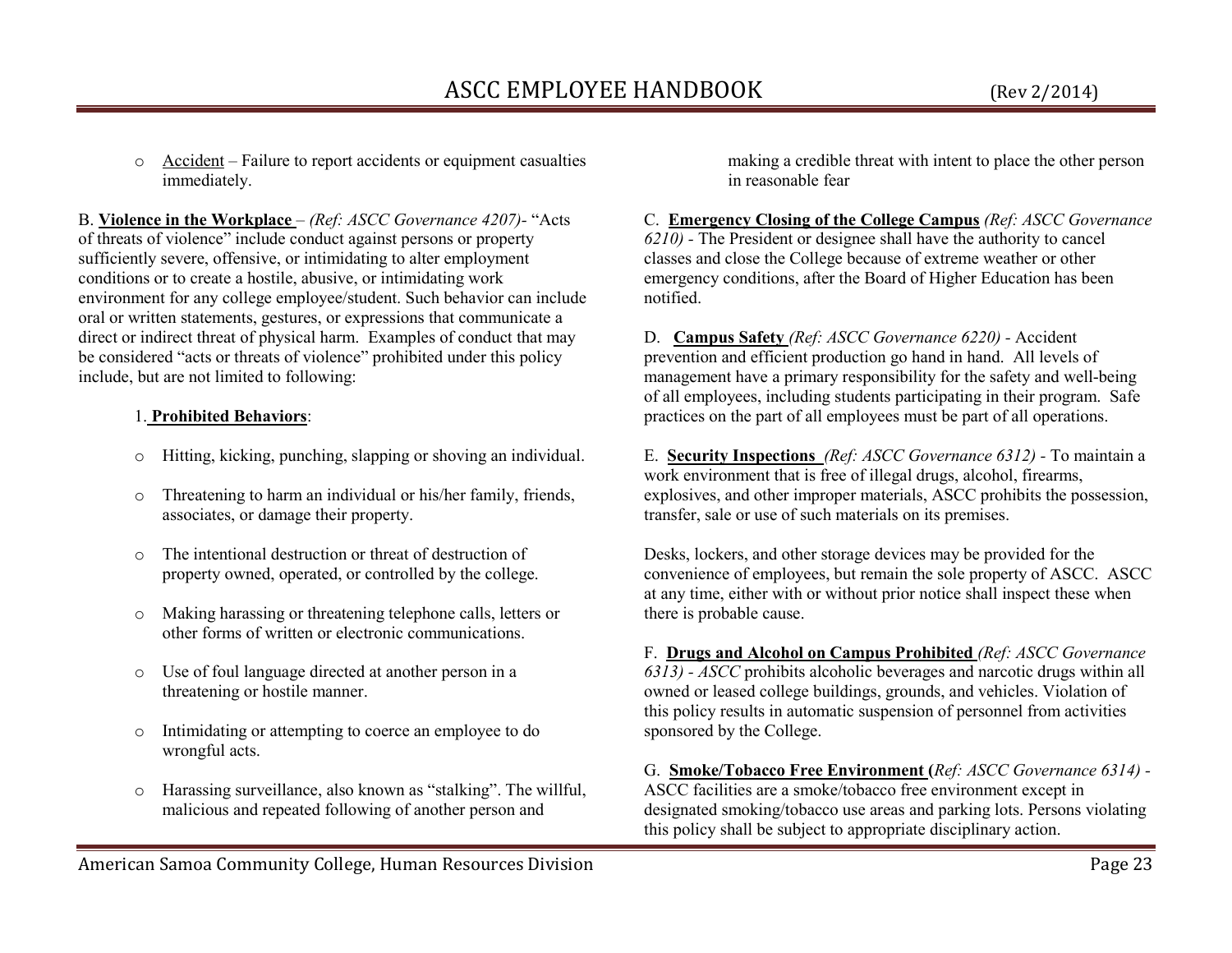H. **Smoking Designation** *(Ref: ASCC Personnel Governance 4405) -* No smoking is allowed inside any of the college buildings or along structured corridors. Smoking on campus shall be designated by the Vice President of Administrative Services. Smokers are responsible for keeping the area clean and free of smoking debris. Violation of this policy may result in disciplinary action or payment of a fine.

I**. Fire-Arm and Deadly Weapon Prohibition (***Ref: ASCC Governance 6315) -* The only exception to this rule shall be for licensed police officers in the performance of their duties.

 The President is authorized and directed to have appropriate notices posted on all college premises to alert employees and any parties who enter these premises of the prohibition. Violation of this policy results in an immediate termination of an employee or expulsion of student from the college.

#### J. **Conditions of Reasonable Accommodations** – *(Ref: ASCC Governance 4209.1A)*

- - a. Employees who are otherwise qualified to perform a job should notify their supervisor of physical or mental disabilities that impede job performance. ASCC will provide reasonable accommodation to employees with disabilities, provided these accommodations do not pose an undue hardship on ASCC or jeopardize of its employees or others.
	- b. If an employee contracts a disease that is communicable to others and prevents him/her from performing essential duties of his/her job, or threatens the health safety of others at work, the employee may be placed on leave of absence based on the advice of a physician, as well as ASCC's leave of absence policy and this policy on reasonable accommodations. Before returning to work,

the employee must provide ASCC with a written physician's statement indicating that he/she can perform the required job duties and does not pose a threat to the health and safety of others at work. The note should also list any limitations that have been placed on the employee, and where practicable, state the reason for such limitations.

# **XII. EMPLOYEE RECORDS/INFORMATION**

A. **Privacy Rule –** *(Ref: ASCC Governance 4205) -* ASCC will maintain files and records on all its employees, including personnel, leave and attendance, payroll, medical and training records. Employee files will remain in confidential and information will only be released to individuals other then the employee for duly authorized or college purposes or if a court or competent jurisdiction orders such disclosure.

B. **Employee Official File** *– (Ref: ASCC Governance 4205.2) – The o*fficial employee file containing complete personnel data for each employee is maintained in the Human Resources Department. An employee may at any time schedule an appointment with a representative of the Human Resources Department to review his/her file.

> 1**. Access to Employee Official File –** *(Ref: ASCC Governance 4205.5)*

- a. Access to any employee file is restricted to the following:
- b. Human Resources Department employees in the performance of daily duties.
- c. An individual employee's direct supervisor or appropriate Vice Presidents, Department Dean/Director with a business need to know.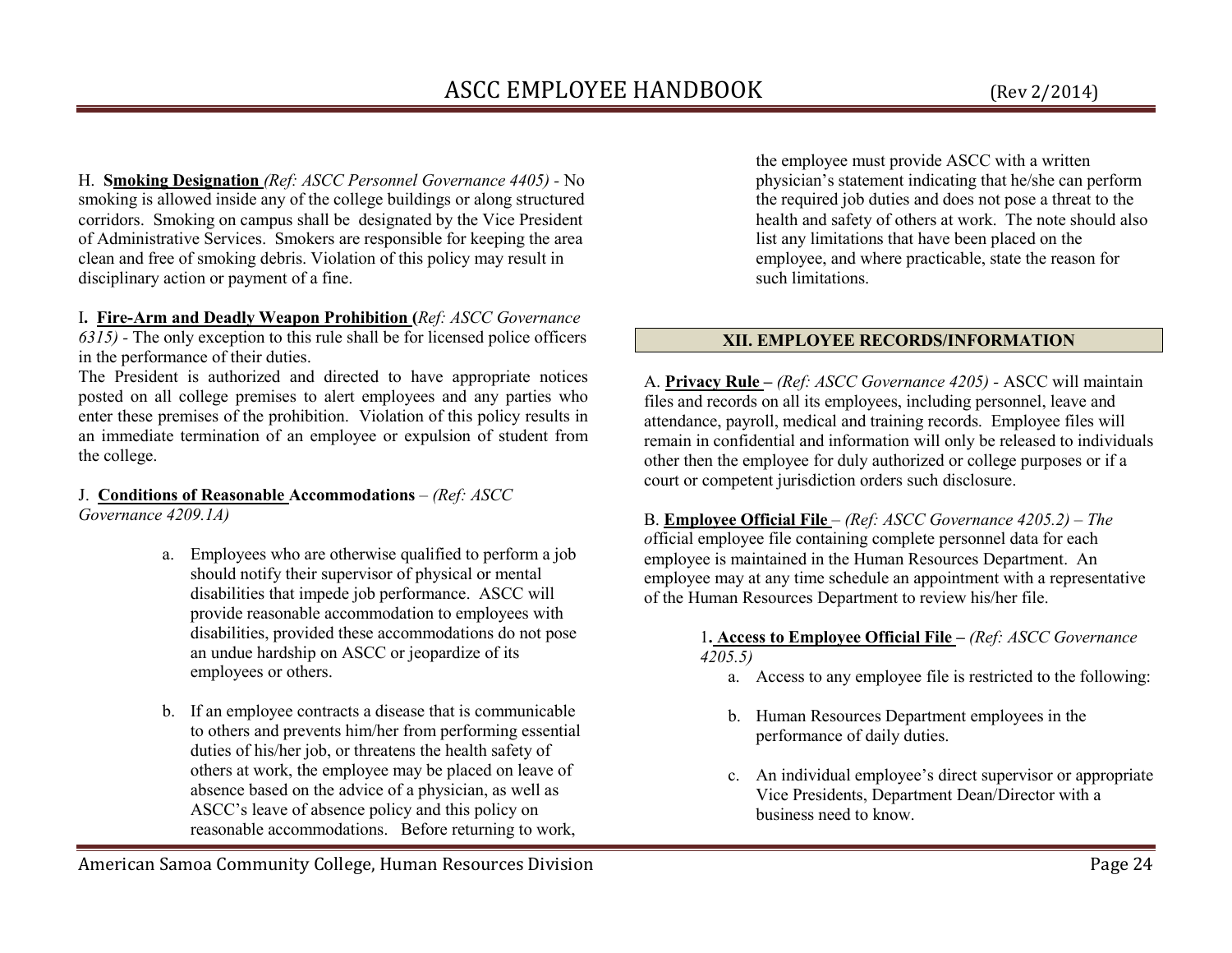- d. ASCC executives with a business need to know.
- e.Employee who is the subject of the personnel file.
- f. Other agencies conducting an investigation (e.g. FBI/Law Enforcement) and only when approved by the President

C. **Notification of Changes (***Ref: ASCC Governance 4205.6) -* ASCC Employees shall inform the college when changes of address, telephone number and/or family status (births, marriage, death, divorce, legal separations, dependents, etc.). It must be reported immediately to the Human Resources, as an employee's income tax status and other ASCC employee benefits may be affected by these changes.

D. **File Retention** *(Ref: ASCC Governance 4205.8) - P*ersonnel records of current employees will be filed and secured at the ASCC Human Resources Office. ASCC Archives will retain personnel files for five years after an employee's separation date.

E. **Disclosure of Employee Information (***Ref: ASCC Governance 4205.7) -* All requests for employment verification or job references received by departments should be sent to Human Resources Office for handling. Requests for information about a current, retired, or terminated employee must be referred to the Human Resources Office. An employee shall authorize and consent to disclose their personnel information to prospective employers while employed with ASCC.

# **XIII. EMPLOYEE DEVELOPMENT**

**A. Appeal** *(Ref: ASCC Governance 4212) -* ASCC provides an opportunity for an employee to appeal decisions made about their performance resulting in suspension, involuntary demotion, removal, change in working conditions, or disparate treatment. It is the right of employee to file an appeal to the Board of Higher Education, if an employee believes that the President's decision was inappropriately executed as a result of a grievance.

American Samoa Community College, Human Resources Division **Page 25** 

B. **Grievance** *(Ref: ASCC Governance 4212) –* ASSC has a grievance procedure for all permanent career service staff not on probation status. Prior to filing a written grievance, problems, concerns or complaints should be discussed with the immediate supervisor to see if settlement is possible. If no resolution is reached, the employee has 60 calendar days from the date upon which the action took place or when the grievant had knowledge of the alleged act.

In the process of filing a grievance or appeal, college personnel involved in or responsible for any aspect of a complaint, including the appeal process, shall maintain confidentiality throughout the process. ASCC prohibits retaliatory action taken against an employee who, in good faith, files a complaint under applicable federal and local statues, and college policies, is suspected of having filed such complaints, has assisted or participated in an investigation or resolution of such complaints, or has protested practices alleged to violate nondiscrimination policies or regulations. A breach of the duty to preserve confidentiality is considered a serious offense and may be subject to appropriate disciplinary action.

*If the grievance is one that violates civil rights, a grievance may be filed with the Equal Employment Opportunity Coordinator, HR Director. Instructions and forms are available from Human Resources office.* 

**C. Employee Background Check** (*Ref: ASCC Governance 4213) -*  ASCC Human Resources Division, as a requirement of employment, will check the past employers, training, certification, degrees and employment references of job candidates. It will investigate the background of all employment candidates to ensure they are well qualified for the position to which they are applying.

D. **Employee Performance Evaluation** *(Ref: ASCC Governance 4300) -* A supervisor is required by policy to prepare a written evaluation on each employee's job performance once a year. The supervisor will evaluation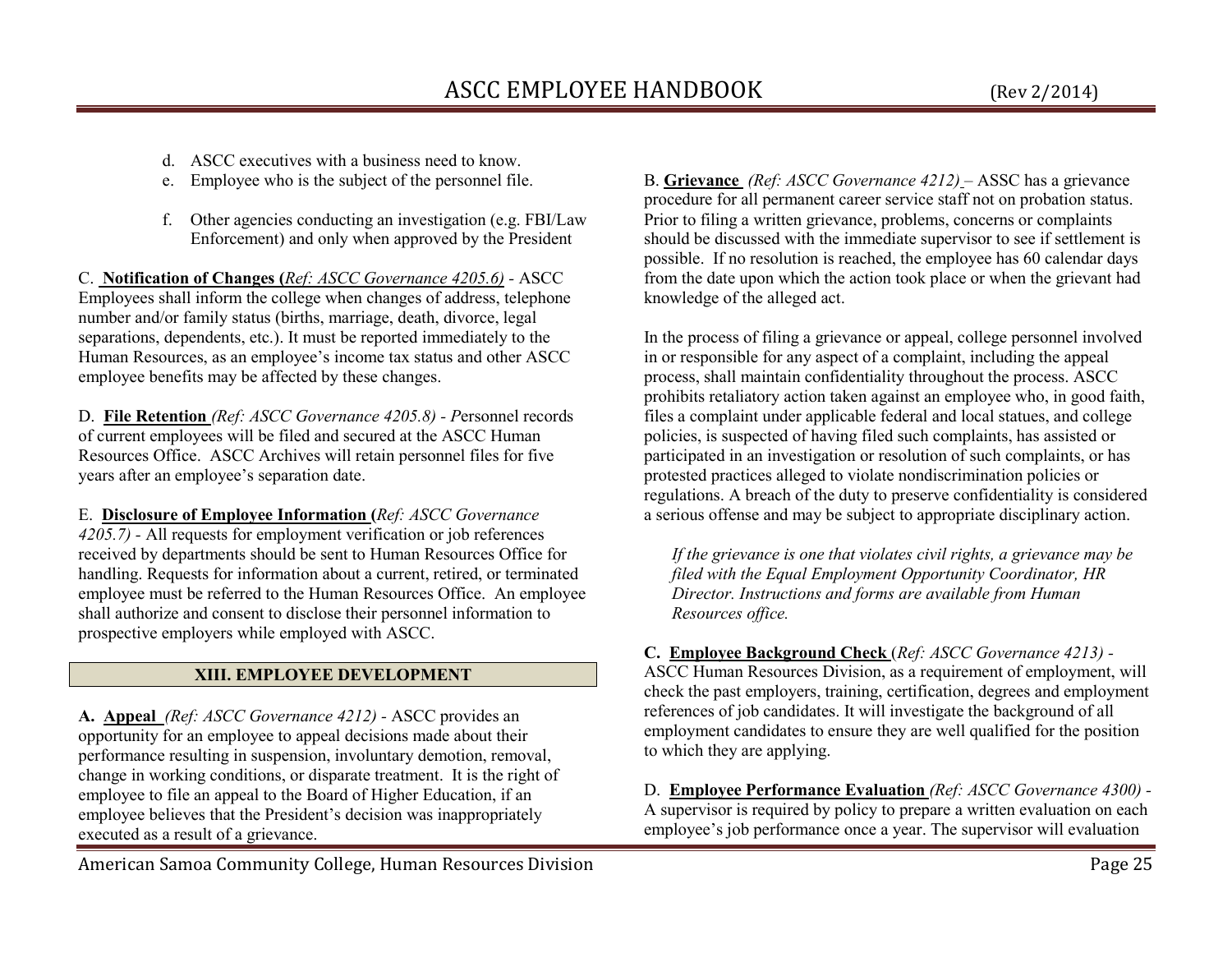G. **Standard Schedule of Disciplinary Offenses & Penalties (***Ref: ASCC Governance 4303) -* This guide provides a uniform code of penalties for a reasonably complete list of offenses. The range of

work performance in terms of job standards established for the position. He/she will discuss areas that need improvement or that have shown improvement, as well as establish goals for the future. Each employee will sign the report to indicate that he/she has reviewed it and has been involved in its preparation. Each employee will receive a copy of the report. The report is filed in the employee's official record with Human Resources.

E. **Disciplinary –** *(Ref: ASCC Governance 4301) -* ASCC uses progressive discipline to ensure staff compliance with performance standards, ethics, and conduct. Except in cases of repeated, willful or flagrant violations of these standards, a supervisor will not resort to formal disciplinary measures until informal attempts to correct the problem have failed. If a supervisor finds it necessary to use formal disciplinary measures, it is intended that the discipline be administered fairly, without prejudice and only for cause. Progressive discipline allows the employee the opportunity to correct performance conduct or behavior before action is imposed for violation.

F. **Corrective Action** *(Ref: ASCC Governance 4302) – Div*ision/ Department supervisors must make all constructive effort to help an employee under their leadership to achieve fully satisfactory standards of conduct and to correct the negative behavior, and will prepare documented disciplinary warnings of corrective measure or actions taken. The documentation of corrective action will become part of the employee's personnel record for a period of 12 months if no related disciplinary measures are recorded within that period. Documentation may be retained longer if, in the judgment of the Human Resources Director, it appears appropriate to do so. When it is finally removed from the file, the employee will be notified. *Corrective Action forms can be obtained from Human Resources.* 

penalties is provided to give flexibility when dealing with particular situations in a progressive manner.

*Standard Schedule of Disciplinary Offenses and Penalties* – list the nature of offenses, and the range of penalties for each stated offenses. (Attached as Appendix  $- A$ )

H. **Employee Separation (***Ref: ASCC Governance 4304) -* ASCC shall separate an employee from employment for reasons as indicated: termination, resignation, absences without leave, layoff due to reduction in force, death, retirement, and discharge. ASCC shall retain this information for reporting and decision making purposes on former employees.

1. **Termination Actions -** These are terminable actions, but not limited to:

- a. Person serving under a temporary appointment may beterminated at any time prior to the expiration of the temporary appointment, but must be terminated on the NTE (not to exceed) expiration date, unless approval has been granted by the President for extension of the appointment.
- **b.** Career employee who failed probation for permanent appointment as recommended by their supervisor and approved.
- c. An employee who, during a leave of absence, accepts other employment which is contrary to the purpose for which leave is granted may be terminated.
- d. An employee who fails to provide the department dean/director with proper notice of resignation may be terminated.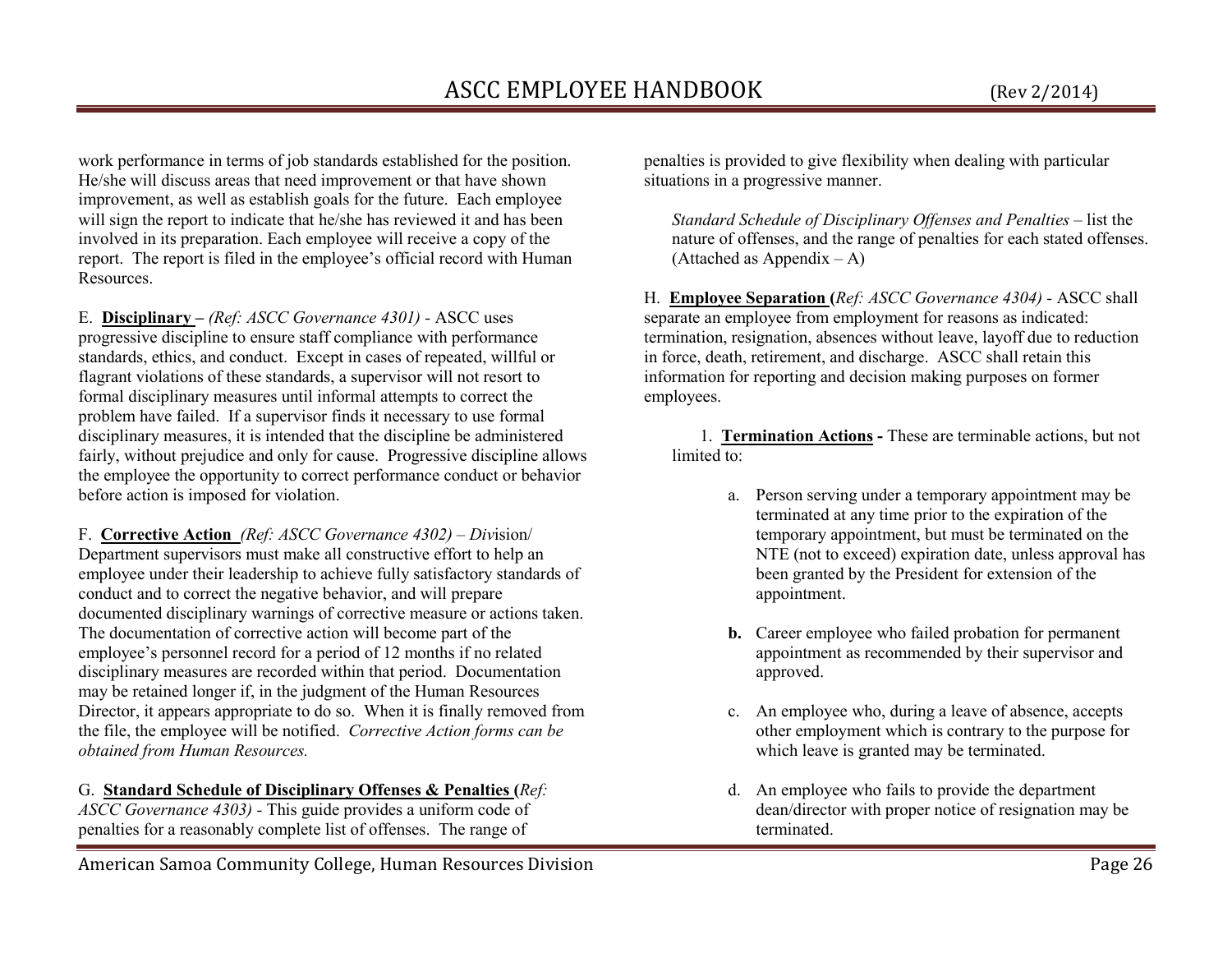2. **Resignation Conditions -** At any given time, voluntary resignation is subject to the following conditions:

a. Notice – Employee who voluntarily resigns from their position at ASCC must provide written notification two-weeks in advance to his/her supervisor of their intent to resign. At the option of the college, the employee may be given two weeks' pay and may be required to discontinue work immediately, in lieu of working during the two-week notice period. The intended effective date of resignation must be specified in the letter. For faculty members who have successfully taught for 10 months will be paid his/her salary and all benefits up to the end of the school year.

b. Withdrawal – Once submitted, the resignation is binding upon the employee and it may be withdrawn only with the supervisor's consent and approval of the President.

c. In Lieu of Separation for Cause – An employee may resign with prejudice in lieu of removal or while issuance of charges leading to removal are pending. In such instances, the supervisor must indicate the abnormal nature of the resignation on the Personnel Employment Separation Request.

d. Rehire – An employee who resigns without prejudice is eligible for reinstatement at any time, assuming an opening exists and he/she completed the probationary period. If within the five years preceding the date of the current application, he/she resigned from ASCC in lieu of removal, he/she will compete through regular competitive channels and if selected shall serve a new probationary period.

I. **Absences without Leave – Abandonment of Position** *(Ref: ASCC Governance 4304.3) -* Absence from work for a period of **five or more consecutive** scheduled workdays without proper written notification or

satisfactory excuse given to the immediate supervisor will be construed to be an abandonment of your employment and a voluntary termination.

J. **Layoff/Reduction in force** *(Ref: ASCC Governance 4304.4)*  It may be necessary for the College to lay off employees because of a shortage or stoppage of work, or because of funds, reorganization, or the abolishment of the position. When it is required that layoffs occur, and the College shall attempt to provide as much notice as possible if the need for a layoff becomes apparent.

# **XIV. CAMPUS REGULATIONS**

A. **Building and Office Keys** (*Ref: ASCC Governance 3025) -* Keys will be distributed by the Vice President of Administrative Services/Finance Office. All keys are to be deemed controlled items and will not be duplicated without permission by an administrator. Deans/Directors and other supervisory personnel may be issued a key and retain an inventory of all keys issued to their staff members.

B. **Campus Parking and Traffic Controls** – *(Ref: ASCC Governance 6400) -* The College shall establish rules and regulations deemed necessary to provide for the operation and parking of vehicles on the grounds, streets, drives, alleys, and any other institutional property under its control, including but not limited to the following:

- Limit the speed rate;
- Assign parking spaces and designating parking areas and their use including parking for the disabled
- Prohibit parking as deemed necessary; •
- • Remove vehicles parked in violation of college rules and regulations or law at the expense of the violator;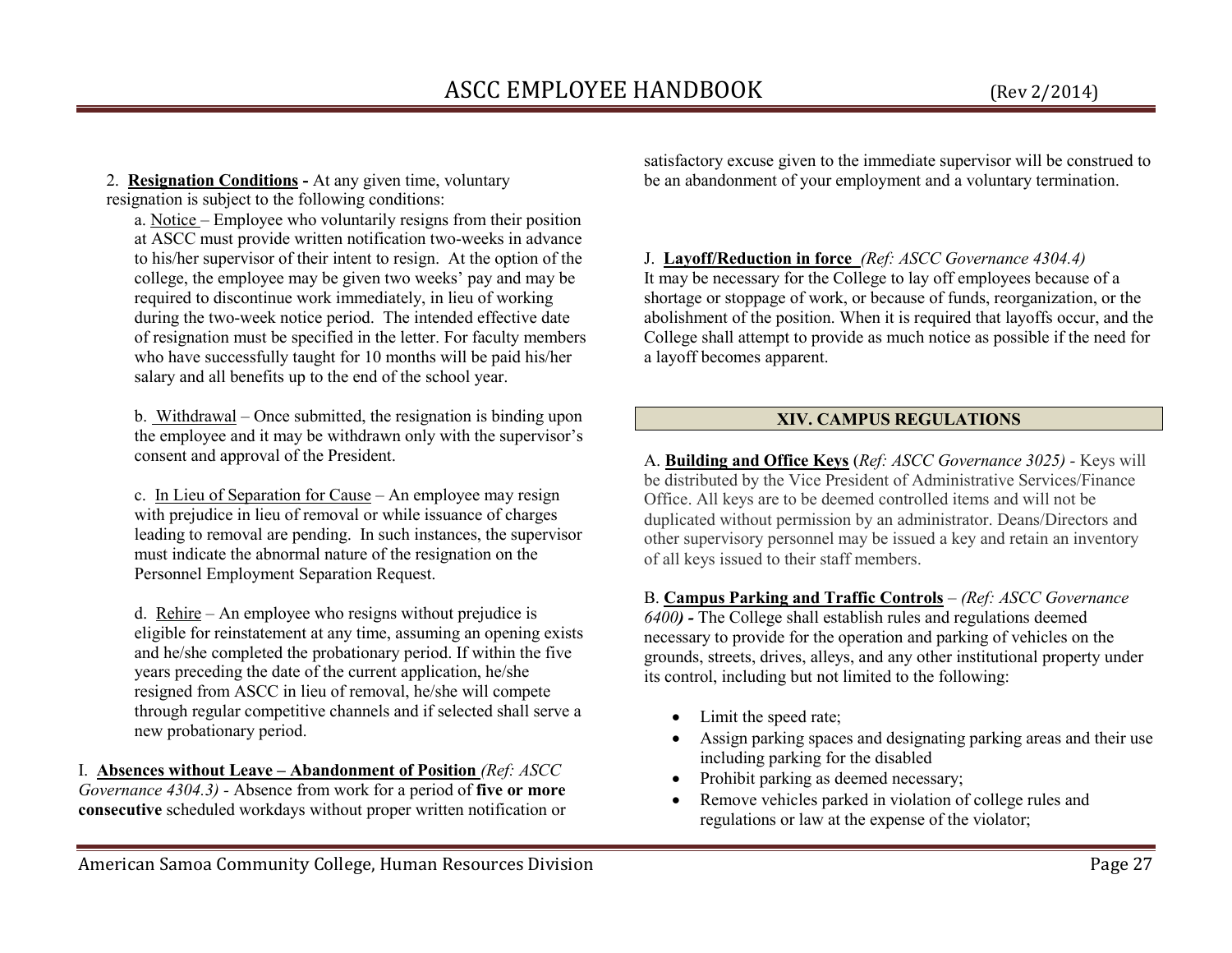• Institute a system of registration for vehicle identification and authorized to use college parking.

It shall be unlawful for any person to park a vehicle on any property under the control and jurisdiction of the College except in the manner designated by the College and in the spaces marked and designated. It shall also be unlawful to block or impede traffic through any driveway or college property. All laws regulating public traffic apply to the operation of vehicles that are College property. Enforcement of all College traffic and parking matters shall be the responsibility of campus security under the direction of the Director of Administrative Services. If an employee or student fails to adhere to the rules and regulations, they are subject to adverse personnel actions.

## C. **Use of and/or Removal of College Property from College Premises**

 (*Ref: ASCC Governance 6316) -* The College administration, faculty, staff, and students are prohibited from:

- $\bullet$  Making personal use of any College-owned or leased vehicles, equipment, materials, or services;
- Rendering services other than for or on behalf of the College during regular working hours; and
- Using College facilities for any work or business that may directly or indirectly lead to personal gain.

In substantiated cases of misuse of those properties, the College may obtain full restitution, impose administrative sanctions, and refer violations of criminal statutes for prosecution.

D. **Use of College-Owned Vehicles** – *(Ref: ASCC Governance 6410)* College-owned vehicles are to be used exclusively for College related activities. The College may maintain vehicles to accommodate, to the extent possible, the transportation needs of students and staff on College business.

# E. **Eating Area Designations** – *(Ref: ASCC Governance 6430)*

 Eating and the preparation of meals and snacks are not permitted in public service areas and classrooms except in cases where a faculty member or office supervisor agrees to assume responsibility for cleaning (removing litter and food particles) the office or classroom area after the use of food and drinks. Food and drinks will not be permitted in the library, computer labs, science labs, technical labs and mechanical rooms.

F. **Emergency Conditions** – No employee will be expected to expose herself/himself to unusual physical danger in any emergency situation. The College will attempt to protect all members of the College community from such danger.

 The President of the College is the **only authorized individual** to close the College in any of the following situations:

- Storms, other adverse weather conditions, or excessive discomfort at the workplace;
- Fires or Disasters
- •Campus Disorders or Demonstrations
- •Bomb Threats
- •Strikes

The employee is expected to report to work in the event of any of the above situations.

# **Appendix**

# **STANDARD SCHEDULE OF DISCIPLINARY OFFENSE & PENALTIES FOR AMERICAN SAMOA COMMUNITY COLLEGE EMPLOYEES**

#### **Instruction:**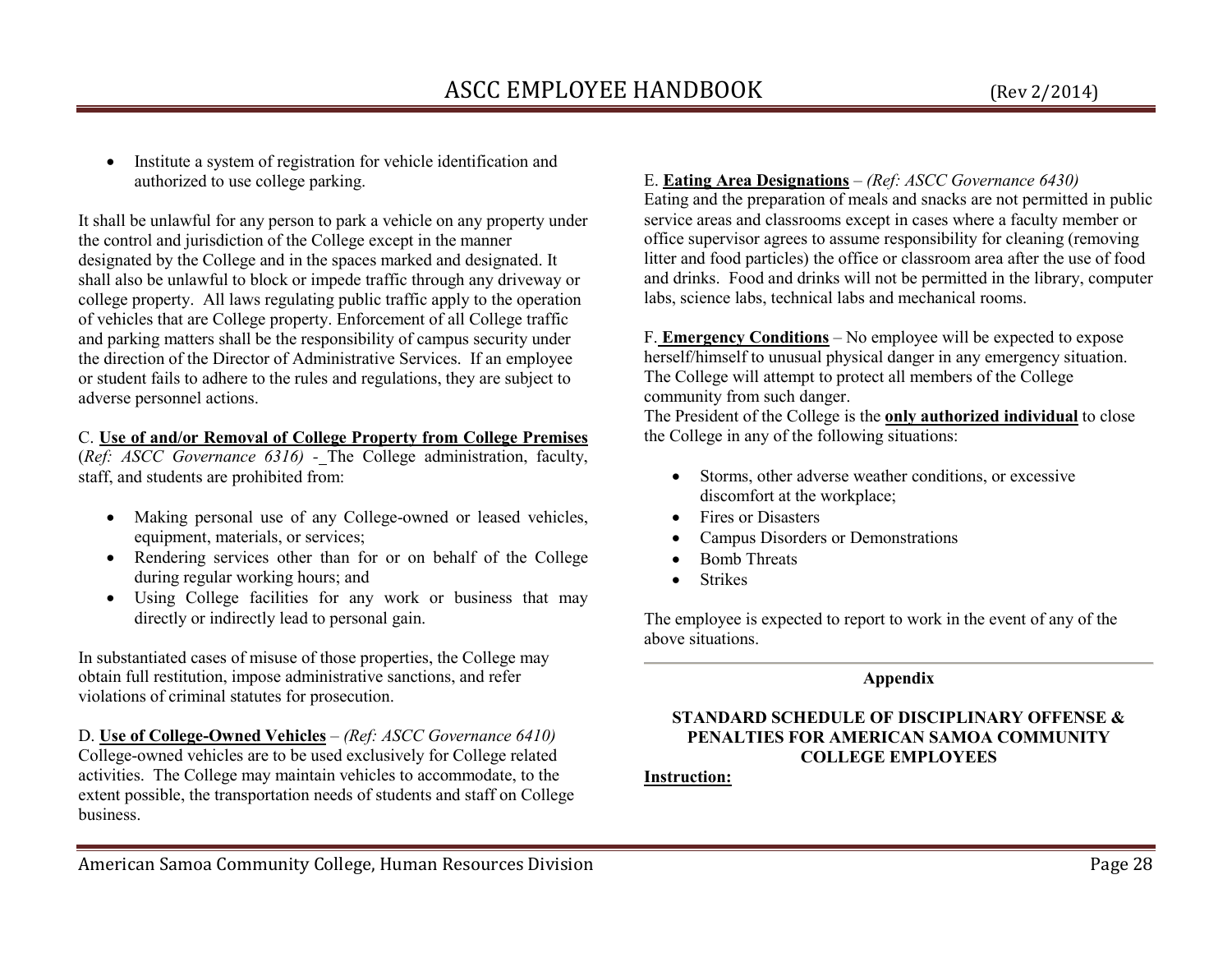A. This list does not cover every possible type of offense. Penalties for offenses not listed will be prescribed as consistent with penalties for offenses of comparable gravity.

B. Many items listed on this Schedule combine several offenses in one statement, connected by the word "or". Therefore, when drawing up charges, use only that part of the applicable item on the Schedule which actually describes the offense under consideration. Do not use the word, "or" in a charge; usage of this word in a charge makes it nonspecific.

C. Penalties for disciplinary offenses will in general fall within the ranges indicated. In unusual circumstances, depending on the gravity of the offense, the past performance record, and the position of the employee, a penalty either more or less severe that the MIN or MAX range, provided for herein, may be imposed;

D. The suspension penalties listed herein are applicable to work days only.

#### **Nature of Offense:**

**A. Unexcused, failure to clock/sign attendance record, otherwise check-in/out.** 

| # Occurrence<br>in Reckoning<br><b>Period</b>                                              | Range of<br><b>Penalties</b> | <b>Stated Offense</b> |
|--------------------------------------------------------------------------------------------|------------------------------|-----------------------|
| First Offense                                                                              | Minimum                      | Letter of Reprimand   |
|                                                                                            | Maximum                      | Suspend for 1 day     |
| Second Offense                                                                             | Minimum                      | Suspend for 1 day     |
|                                                                                            | Maximum                      | Suspend for 5 days    |
| Third Offense:                                                                             | Minimum                      | Suspend for 5 days    |
|                                                                                            | Maximum                      | Suspend for 15 days   |
| $\mathbf{D}$ $\mathbf{I}$ $\mathbf{D}$ $\mathbf{D}$ $\mathbf{I}$ $\mathbf{A}$ $\mathbf{I}$ |                              |                       |

Reckoning Period  $= 6$  months

## **B. Unexcused Tardiness**

| Range of<br><b>Penalties</b> | <b>Stated Offense</b>                                     |
|------------------------------|-----------------------------------------------------------|
| Minimum                      | Letter of Reprimand                                       |
| Maximum                      | Suspend for 1 day                                         |
| Minimum                      | Suspend for 1 day                                         |
| Maximum                      | Suspend for 5 days                                        |
| Minimum                      | Suspend for 5 days                                        |
| Maximum                      | Suspend for 15 days                                       |
|                              | $\mathbf{n}$ i $\mathbf{n}$ i $\mathbf{r}$ i $\mathbf{n}$ |

Reckoning Period  $= 6$  months

 Remarks: Disciplinary action is in addition to non-pay status for period of tardiness.

| C. Unexcused or unauthorized absence on one (1) or more scheduled |  |
|-------------------------------------------------------------------|--|
| days of work.                                                     |  |

| # Occurrence<br>in Reckoning<br>Period | Range of<br><b>Penalties</b> | <b>Stated Offense</b> |
|----------------------------------------|------------------------------|-----------------------|
| First Offense                          | Minimum                      | Letter of Reprimand   |
|                                        | Maximum                      | Suspend for 5 days    |
| Second Offense                         | Minimum                      | Suspend for 3 days    |
|                                        | Maximum                      | Suspend for 10 days   |
| Third Offense:                         | Minimum                      | Suspend for 10 days   |
|                                        | Maximum                      | Removal               |
| $\cdot$ n<br>$\mathbf{r}$ $\mathbf{r}$ |                              |                       |

Reckoning Period = 1 year

Remarks: Charge may also be used for failure to report for overtime.

The charge of Excessive Unauthorized Absences with the penalty of removal may be used when the absence is prolonged to exceed five working days or when it appears the employee has abandoned his/her position. Extenuating circumstances offered by the employee should be considered.

## **D.Leaving the job to which assigned or College premises at any time during working hours without proper permission.**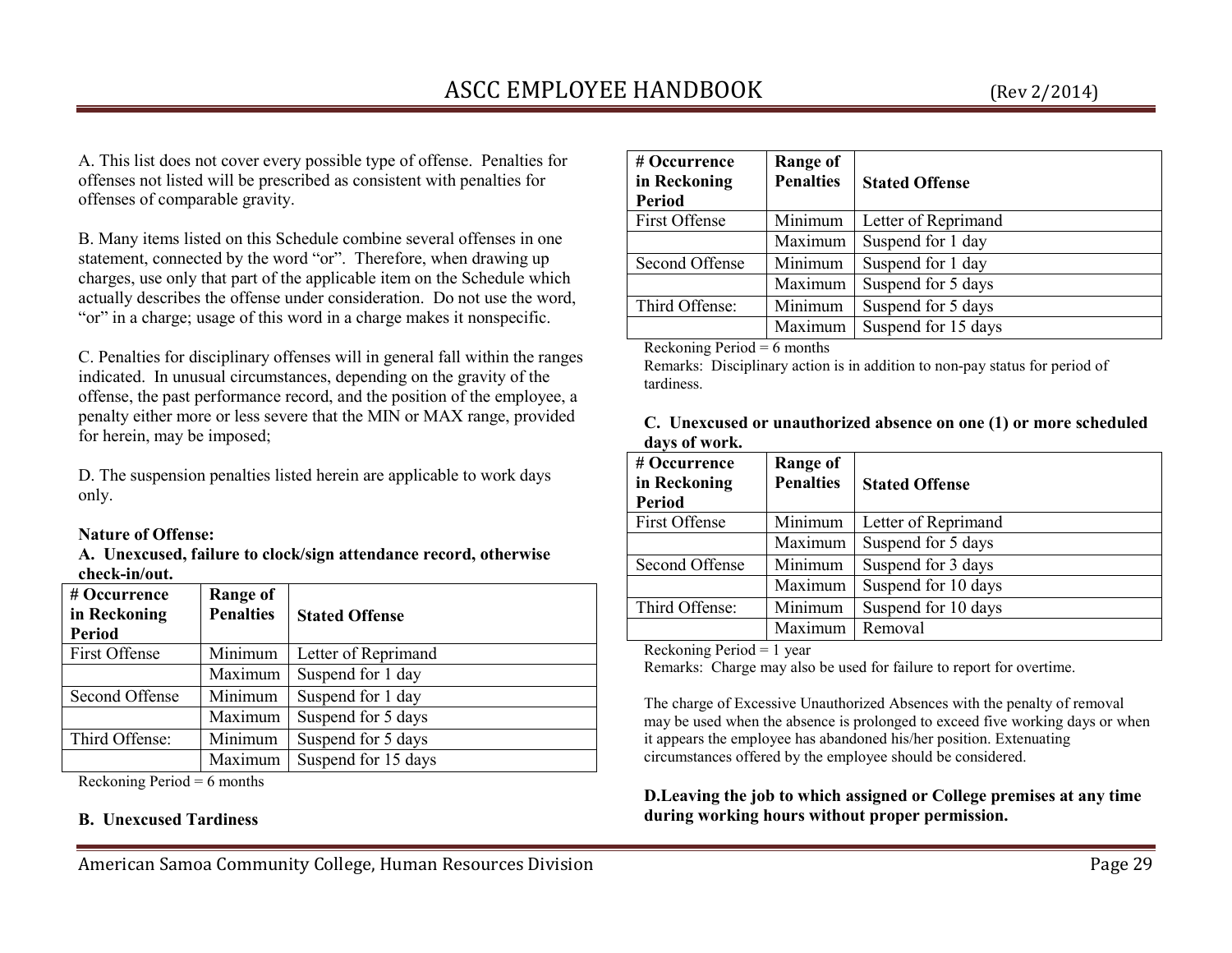| # Occurrence<br>in Reckoning<br><b>Period</b> | <b>Range of</b><br><b>Penalties</b> | <b>Stated Offense</b> |
|-----------------------------------------------|-------------------------------------|-----------------------|
| First Offense                                 | Minimum                             | Letter of Reprimand   |
|                                               | Maximum                             | Suspend for 5 days    |
| Second Offense                                | Minimum                             | Suspend for 3 days    |
|                                               | Maximum                             | Suspend for 10 days   |
| Third Offense:                                | Minimum                             | Suspend for 5 days    |
|                                               | Maximum                             | Removal               |

Reckoning Period = 1 year

**E. Violating traffic regulations, reckless driving on college campus, or improper operation of vehicle: operating or authorizing the operation of, a college vehicle by one not possessing a valid driver's license.** 

| # Occurrence<br>in Reckoning<br><b>Period</b>                                                           | Range of<br><b>Penalties</b> | <b>Stated Offense</b> |
|---------------------------------------------------------------------------------------------------------|------------------------------|-----------------------|
| First Offense                                                                                           | Minimum                      | Letter of Reprimand   |
|                                                                                                         | Maximum                      | Suspend for 5 days    |
| Second Offense                                                                                          | Minimum                      | Suspend for 3 days    |
|                                                                                                         | Maximum                      | Suspend for 10 days   |
| Third Offense:                                                                                          | Minimum                      | Suspend for 10 days   |
|                                                                                                         | Maximum                      | Removal               |
| $\mathbf{p}$ $\mathbf{p}$ $\mathbf{p}$ $\mathbf{p}$ $\mathbf{p}$ $\mathbf{p}$ $\mathbf{p}$ $\mathbf{p}$ |                              |                       |

Reckoning Period = 1 year

 Remarks: Driver's permit to operate vehicle may be suspended or revoked, in lieu of other penalty, if recklessness or creating hazard to others is not involved in offense.

#### **F. Loafing or wasting time.**

|                                                        | $\#$ Occurrence<br>in Reckoning<br>Period | Range of<br><b>Penalties</b> | <b>Stated Offense</b> |
|--------------------------------------------------------|-------------------------------------------|------------------------------|-----------------------|
| <b>First Offense</b><br>Minimum<br>Letter of Reprimand |                                           |                              |                       |

American Samoa Community College, Human Resources Division **Page 30** Page 30

|                                        |                   | Maximum   Suspend for 5 days |
|----------------------------------------|-------------------|------------------------------|
| Second Offense                         | Minimum           | Suspend for 3 days           |
|                                        | Maximum           | Suspend for 10 days          |
| Third Offense:                         | Minimum           | Suspend for 10 days          |
|                                        | Maximum   Removal |                              |
| $\mathbf{r}$ $\mathbf{r}$ $\mathbf{r}$ |                   |                              |

Reckoning Period = 1 year

**G. Careless workmanship resulting in spoilage or waste of materials or delay in production.** 

| # Occurrence                                     | Range of         |                       |
|--------------------------------------------------|------------------|-----------------------|
| in Reckoning                                     | <b>Penalties</b> | <b>Stated Offense</b> |
| Period                                           |                  |                       |
| First Offense                                    | Minimum          | Letter of Reprimand   |
|                                                  | Maximum          | Suspend for 5 days    |
| Second Offense                                   | Minimum          | Suspend for 3 days    |
|                                                  | Maximum          | Suspend for 10 days   |
| Third Offense:                                   | Minimum          | Suspend for 10 days   |
|                                                  | Maximum          | Removal               |
| $\cdot$ n $\cdot$ 1<br>$\mathbf{r}$ $\mathbf{r}$ |                  |                       |

Reckoning Period = 1 year

#### **H. Failure or delay in carrying out orders, work assignments or instructions of superiors.**

| # Occurrence<br>in Reckoning<br><b>Period</b>                                 | <b>Range of</b><br><b>Penalties</b> | <b>Stated Offense</b> |
|-------------------------------------------------------------------------------|-------------------------------------|-----------------------|
| First Offense                                                                 | Minimum                             | Letter of Reprimand   |
|                                                                               | Maximum                             | Suspend for 5 days    |
| Second Offense                                                                | Minimum                             | Suspend for 3 days    |
|                                                                               | Maximum                             | Suspend for 10 days   |
| Third Offense:                                                                | Minimum                             | Suspend for 10 days   |
|                                                                               | Maximum                             | Removal               |
| $\mathbf{n}$ $\mathbf{1}$ $\mathbf{n}$ $\mathbf{n}$ $\mathbf{1}$ $\mathbf{1}$ |                                     |                       |

Reckoning Period = 1 year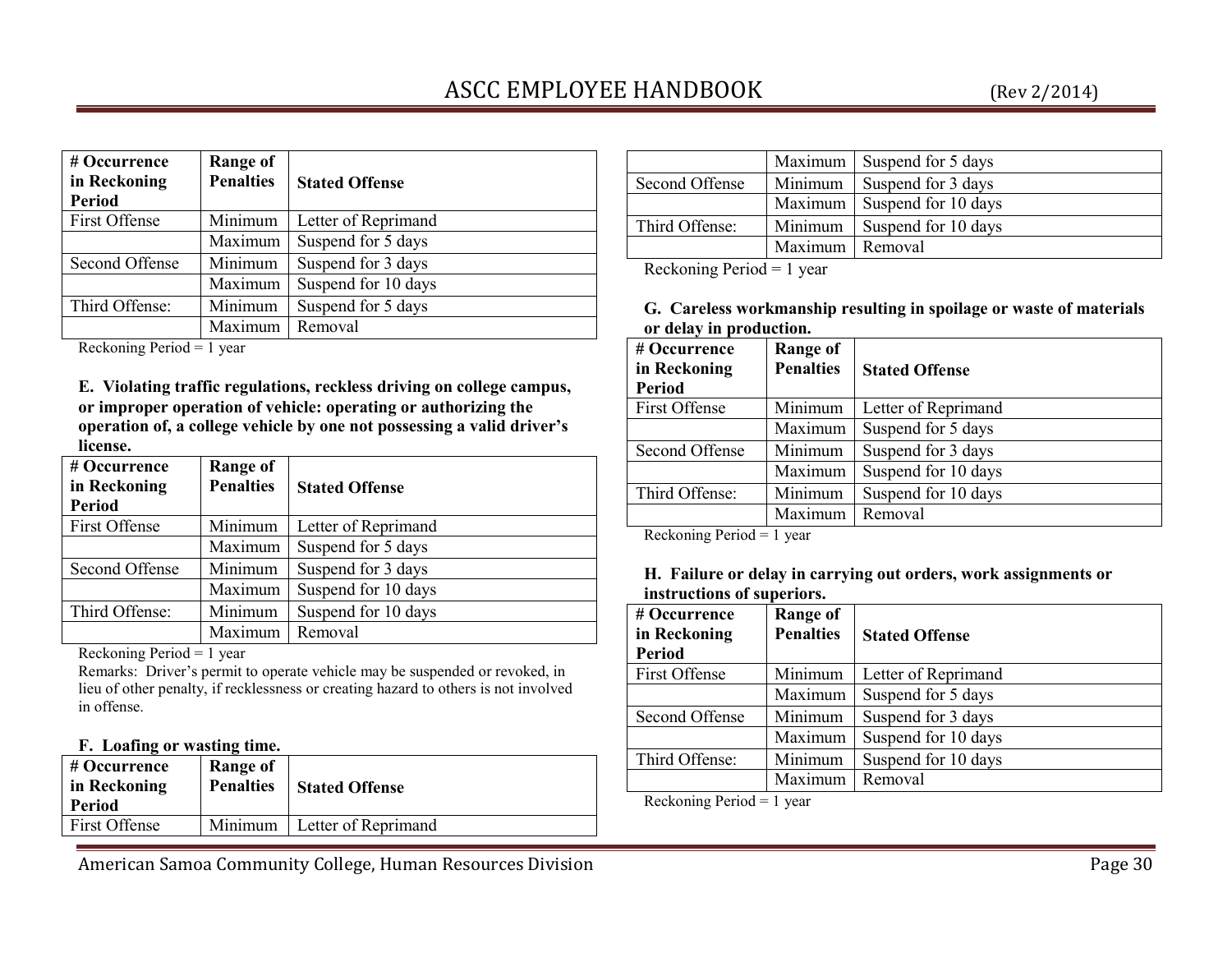**I. Loss of, or damage to, ASCC property or the property of others, or endangering same, through carelessness;** 

| # Occurrence<br>in Reckoning<br>Period                                                        | <b>Range of</b><br><b>Penalties</b> | <b>Stated Offense</b> |
|-----------------------------------------------------------------------------------------------|-------------------------------------|-----------------------|
| First Offense                                                                                 | Minimum                             | Letter of Reprimand   |
|                                                                                               | Maximum                             | Suspend for 10 days   |
| Second Offense                                                                                | Minimum                             | Suspend for 10 days   |
|                                                                                               | Maximum                             | Removal               |
| Third Offense:                                                                                | Minimum                             | Suspend for 15 days   |
|                                                                                               | Maximum                             | Removal               |
| $\mathbf{r}$ $\mathbf{n}$ $\mathbf{r}$ $\mathbf{r}$ $\mathbf{r}$<br>$\mathbf{r}$ $\mathbf{r}$ |                                     |                       |

Reckoning Period = 1 year

#### **J. Gambling or unlawful betting on ASCC premises.**

| # Occurrence<br>in Reckoning<br><b>Period</b> | <b>Range of</b><br><b>Penalties</b> | <b>Stated Offense</b> |
|-----------------------------------------------|-------------------------------------|-----------------------|
| First Offense                                 | Minimum                             | Letter of Reprimand   |
|                                               | Maximum                             | Suspend for 10 days   |
| Second Offense                                | Minimum                             | Suspend for 10 days   |
|                                               | Maximum                             | Removal               |
| Third Offense:                                | Minimum                             | Suspend for 15 days   |
|                                               | Maximum                             | Removal               |
| $n + 1$ $n + 1$                               | $\sim$ $\sim$                       |                       |

Reckoning Period = 2 years

#### **K. Covering up or attempting to conceal defective work; removing or destroying same without permission.**

| # Occurrence<br>in Reckoning<br>Period | Range of<br><b>Penalties</b> | <b>Stated Offense</b> |
|----------------------------------------|------------------------------|-----------------------|
| <b>First Offense</b>                   | Minimum                      | Letter of Reprimand   |
|                                        | Maximum                      | Suspend for 10 days   |
| Second Offense                         | Minimum                      | Suspend for 10 days   |

|                                        | Maximum   Removal |                             |
|----------------------------------------|-------------------|-----------------------------|
| Third Offense:                         |                   | Minimum Suspend for 15 days |
|                                        | Maximum   Removal |                             |
| $\mathbf{r}$ $\mathbf{r}$ $\mathbf{r}$ |                   |                             |

Reckoning Period = 2 years

**L. Disorderly conduct; fighting; threatening or attempting to inflict bodily injury to another; engaging in dangerous horse-play; or resisting competent authority.** 

| # Occurrence<br>in Reckoning<br><b>Period</b> | Range of<br><b>Penalties</b> | <b>Stated Offense</b> |
|-----------------------------------------------|------------------------------|-----------------------|
| First Offense                                 | Minimum                      | Letter of Reprimand   |
|                                               | Maximum                      | Suspend for 10 days   |
| Second Offense                                | Minimum                      | Suspend for 10 days   |
|                                               | Maximum                      | Removal               |
| Third Offense:                                | Minimum                      | Suspend for 15 days   |
|                                               | Maximum                      | Removal               |
| $n + n + 1$                                   | $\sim$ $\sim$                |                       |

Reckoning Period = 2 years

**M. Reporting for duty or being on duty under the influence of intoxicants; unauthorized possession of, or attempting, to bring, intoxicants on ASCC premises.** 

| # Occurrence                        | Range of         |                       |
|-------------------------------------|------------------|-----------------------|
| in Reckoning                        | <b>Penalties</b> | <b>Stated Offense</b> |
| <b>Period</b>                       |                  |                       |
| First Offense                       | Minimum          | Letter of Reprimand   |
|                                     | Maximum          | Removal               |
| Second Offense                      | Minimum          | Suspend for 10 days   |
|                                     | Maximum          | Removal               |
| Third Offense:                      | Minimum          | Suspend for 15 days   |
|                                     | Maximum          | Removal               |
| $\cdots$ $\cdots$<br>$\mathbf{r}$ 1 | $\sim$           |                       |

Reckoning Period  $= 2$  years

 Remarks: Habitual use of intoxicants to excess should be dealt with by Removal rather than lesser penalties.

American Samoa Community College, Human Resources Division **Page 31** Page 31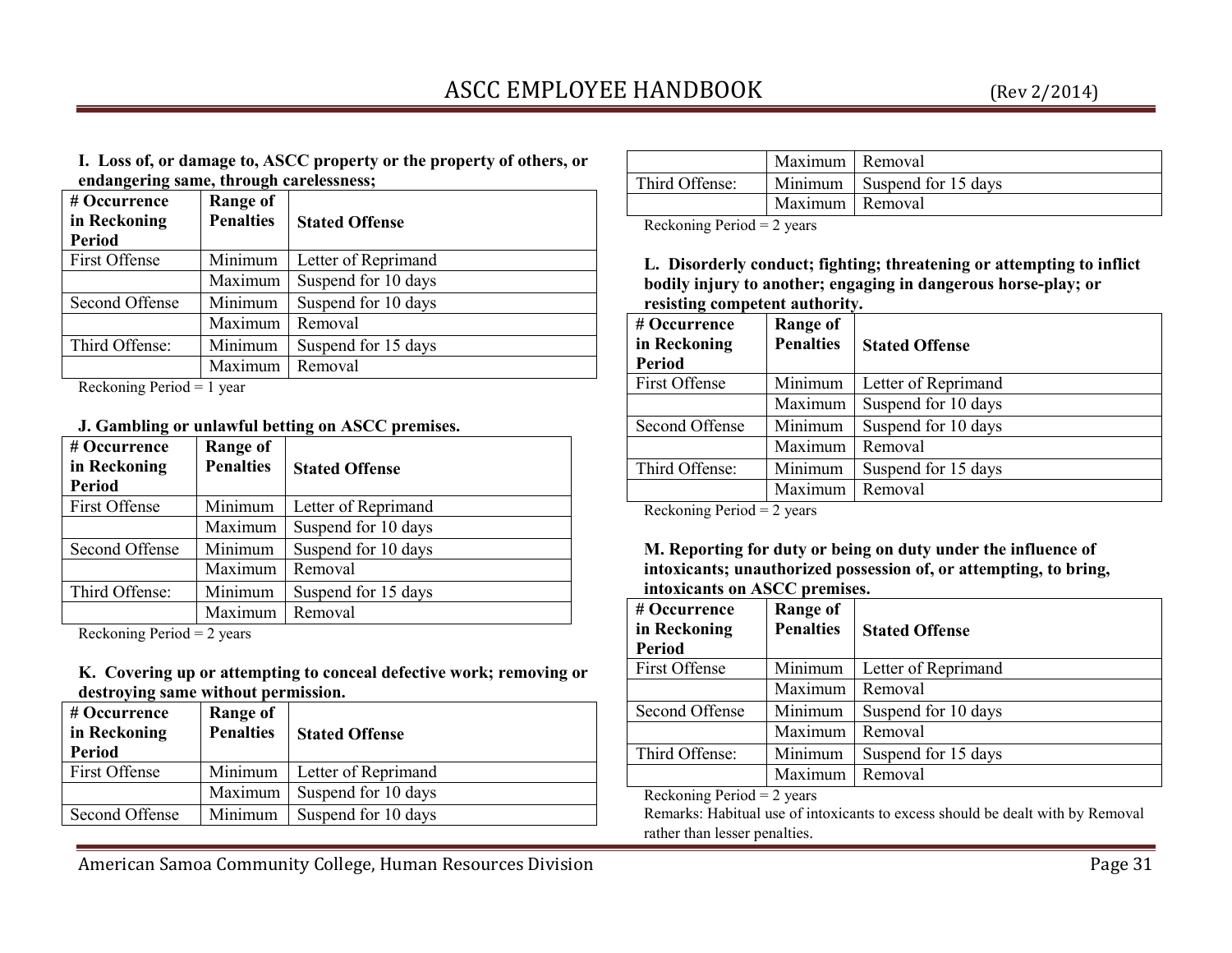| N. Selling intoxicants on ASCC premises. |                  |                       |
|------------------------------------------|------------------|-----------------------|
| # Occurrence                             | Range of         |                       |
| in Reckoning                             | <b>Penalties</b> | <b>Stated Offense</b> |
| Period                                   |                  |                       |
| First Offense                            | Minimum          | Letter of Reprimand   |
|                                          | Maximum          | Removal               |
| Second Offense                           | Minimum          | Suspend for 10 days   |
|                                          | Maximum          | Removal               |
| Third Offense:                           | Minimum          | Removal               |
|                                          | Maximum          | Removal               |
| $n + 1$ $n + 1$                          |                  |                       |

Reckoning Period  $= 2$  years

#### **O. Promotion of gambling on government premises.**

| # Occurrence<br>in Reckoning<br><b>Period</b> | <b>Range of</b><br><b>Penalties</b> | <b>Stated Offense</b> |
|-----------------------------------------------|-------------------------------------|-----------------------|
| First Offense                                 | Minimum                             | Letter of Reprimand   |
|                                               | Maximum                             | Removal               |
| Second Offense                                | Minimum                             | Suspend for 15 days   |
|                                               | Maximum                             | Removal               |
| Third Offense:                                | Minimum                             | Removal               |
|                                               | Maximum                             | Removal               |
| $n + 1$ $n + 1$                               | $\sim$ $\sim$                       |                       |

Reckoning Period = 2 years

#### **P. Sleeping during working hours.**

| # Occurrence<br>in Reckoning<br>Period | <b>Range of</b><br><b>Penalties</b> | <b>Stated Offense</b> |
|----------------------------------------|-------------------------------------|-----------------------|
| First Offense                          | Minimum                             | Letter of Reprimand   |
|                                        | Maximum                             | Removal               |
| Second Offense                         | Minimum                             | Suspend for 15 days   |
|                                        | Maximum                             | Removal               |

| Third Offense:                                                                | Minimum           | Removal |
|-------------------------------------------------------------------------------|-------------------|---------|
|                                                                               | Maximum   Removal |         |
| $\mathbf{n}$ $\mathbf{1}$ $\mathbf{n}$ $\mathbf{n}$ $\mathbf{1}$ $\mathbf{1}$ |                   |         |

Reckoning Period = 1 year

**Q. Smoking in unauthorized places or carrying matches in explosive areas.** 

| # Occurrence<br>in Reckoning<br><b>Period</b>                        | Range of<br><b>Penalties</b> | <b>Stated Offense</b> |
|----------------------------------------------------------------------|------------------------------|-----------------------|
| First Offense                                                        | Minimum                      | Letter of Reprimand   |
|                                                                      | Maximum                      | Removal               |
| Second Offense                                                       | Minimum                      | Suspend for 15 days   |
|                                                                      | Maximum                      | Removal               |
| Third Offense:                                                       | Minimum                      | Removal               |
|                                                                      | Maximum                      | Removal               |
| $D_{\text{sc}}$ , because $D_{\text{sc}}$ , $A = \Delta_{\text{sc}}$ |                              |                       |

Reckoning Period = 2 years

#### **R. Making false or unfounded statements which are slanderous or defamatory about other employees or officials.**

| # Occurrence<br>in Reckoning<br><b>Period</b>              | <b>Range of</b><br><b>Penalties</b> | <b>Stated Offense</b> |
|------------------------------------------------------------|-------------------------------------|-----------------------|
| First Offense                                              | Minimum                             | Letter of Reprimand   |
|                                                            | Maximum                             | Removal               |
| Second Offense                                             | Minimum                             | Suspend for 15 days   |
|                                                            | Maximum                             | Removal               |
| Third Offense:                                             | Minimum                             | Removal               |
|                                                            | Maximum                             | Removal               |
| $\cdot$ .<br>$\mathbf{r}$ , $\mathbf{r}$<br>$\mathbf{r}$ 1 | $\sim$                              |                       |

Reckoning Period = 2 years

 Remarks: Consider the duties and position of the employee, the nature of the statements made and the extent to which they damage ASCC or the injured party, the nature and timing of any retraction by the employee, and the extent to which the damaging statements are supported by established facts.